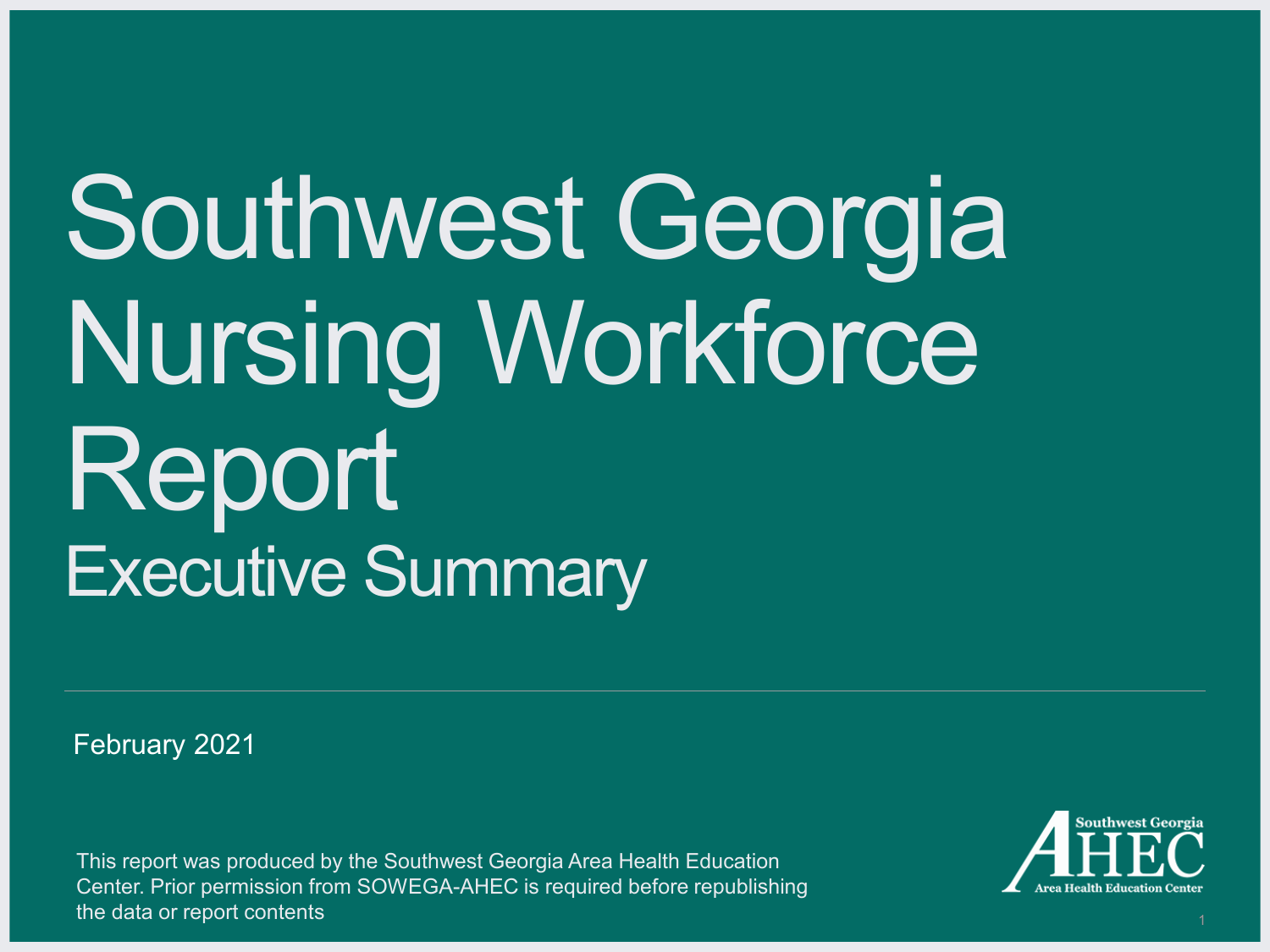### **TABLE OF CONTENTS**

| 02<br>01                                                                                                                                                                                                                                                                                                                                                                                           |                                                                                                                                                                                                                                                               | U.5                                                                                                                                                                                                                                                                    | $\blacksquare$                                                                                                                                                                                 | 05                                                                                                                                                                                                            |  |
|----------------------------------------------------------------------------------------------------------------------------------------------------------------------------------------------------------------------------------------------------------------------------------------------------------------------------------------------------------------------------------------------------|---------------------------------------------------------------------------------------------------------------------------------------------------------------------------------------------------------------------------------------------------------------|------------------------------------------------------------------------------------------------------------------------------------------------------------------------------------------------------------------------------------------------------------------------|------------------------------------------------------------------------------------------------------------------------------------------------------------------------------------------------|---------------------------------------------------------------------------------------------------------------------------------------------------------------------------------------------------------------|--|
| <b>Data</b><br><b>Education &amp; Employment</b><br>Pages $3-8$                                                                                                                                                                                                                                                                                                                                    | <b>Preparation</b><br>Pages $9-12$                                                                                                                                                                                                                            | <b>Transition</b><br>Pages 13-16                                                                                                                                                                                                                                       | <b>Retention</b><br>Pages 17-20                                                                                                                                                                | <b>Conclusion</b><br>Pages $21 - 25$                                                                                                                                                                          |  |
| + Health care firms<br>employ over 40,000<br><i>individuals in</i><br>Southwest Georgia<br>The majority of health<br>care job openings in<br>the region are for<br>nurses<br>+ Health care<br>occupation projections<br>for state and region<br>are similar<br>Over the past decade,<br>$+$<br>the number of<br>nursing-related<br><i>graduates in</i><br>Southwest Georgia<br>has remained stable | Nursing programs<br>$+$<br>are being pulled in a<br>variety of directions<br>Recruiting and<br>$\pm$<br>retaining qualified<br>students is a<br>challenge for some<br>health care<br>programs<br>The nursing student<br>$\pm$<br>experience is<br>complicated | + There is a gap<br>between skills<br>taught in<br>postsecondary and<br>the skills required<br>for workplace<br>success<br>+ Starting a new role<br>can be challenging,<br>especially for nurses<br>+ Transition<br>programs can help<br>stop leaks in the<br>pipeline | + Retention is vital for<br>a strong health care<br>sector<br>+ Incentives can be<br>helpful in retaining<br>quality nurses<br>But incentives are<br>$+$<br>not the only thing<br>that matters | + Concluding<br>thoughts<br>Process and report<br>overview<br>List of regional<br>$+$<br>postsecondary<br>education nursing<br>programs<br>+ List of regional<br>hospitals and<br>community health<br>centers |  |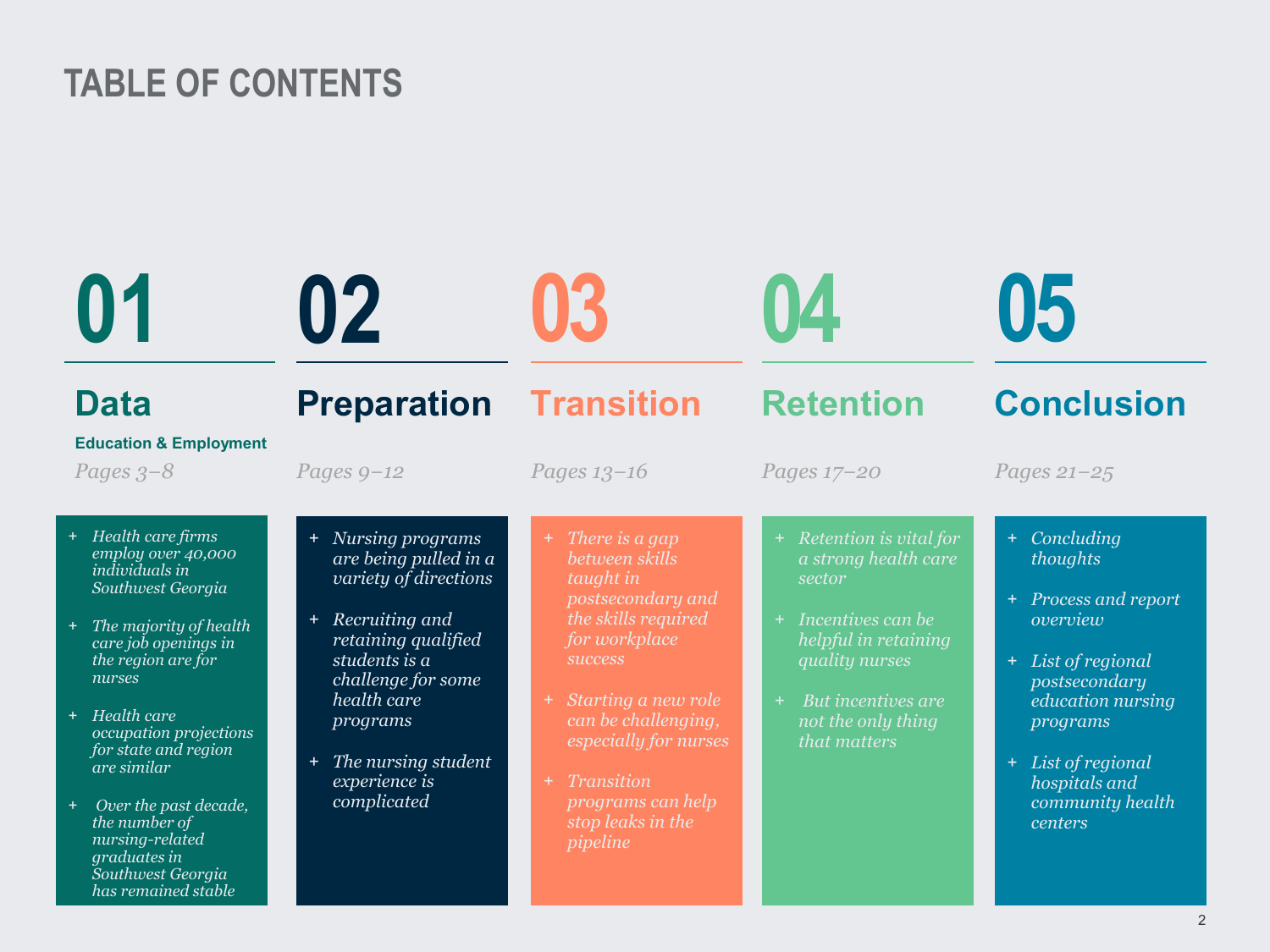

## Data Education and Employment

- + *Health care firms employ over 40,000 individuals in Southwest Georgia*
- + *The majority of health care job openings in the region are for nurses*
- + *Health care occupation projections for the state and region are similar*
- + *Over the past decade, the number of nursing-related graduates in Southwest Georgia has remained stable*

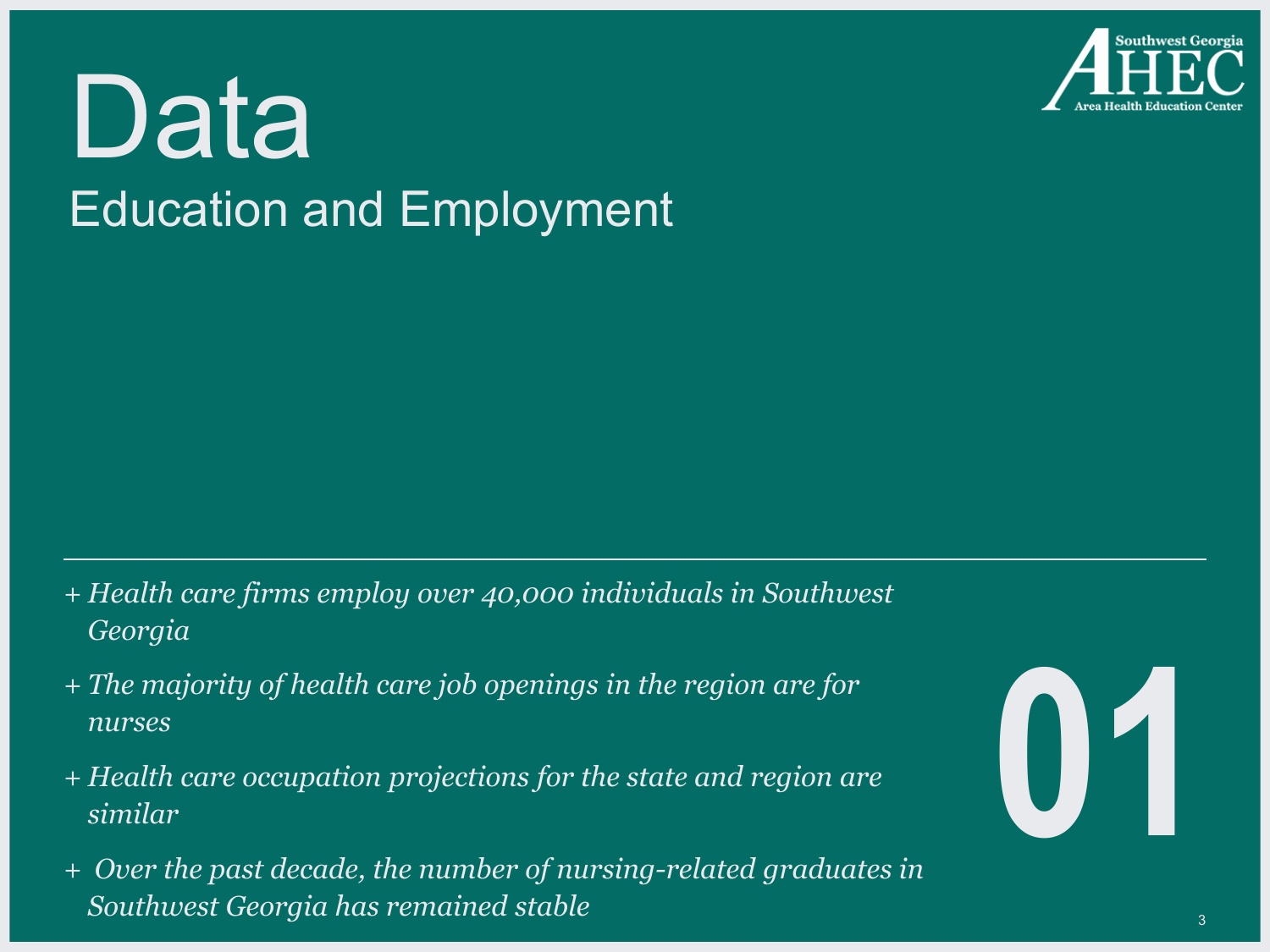## +HEALTH CARE FIRMS EMPLOY OVER 40,000 INDIVIDUALS IN SOUTHWEST GEORGIA

#### **Health Care Employment as a Percentage of Total Employment, 2019**



#### **Health Care Employment by County, 2019**

| <b>County</b>   | <b>Jobs</b> | <b>County</b>  | <b>Jobs</b> | <b>County</b> | <b>Jobs</b>    |
|-----------------|-------------|----------------|-------------|---------------|----------------|
| Lowndes         | 10,076      | Seminole       | 470         | Irwin         | 229            |
| Dougherty       | 8,375       | Lee            | 462         | Terrell       | 173            |
| <b>Thomas</b>   | 3,892       | Early          | 429         | Turner        | 157            |
| Coffee          | 2,255       | Grady          | 429         | Calhoun       | 102            |
| Tift            | 1,761       | Randolph       | 410         | Atkinson      | 102            |
| Sumter          | 1,650       | Worth          | 407         | Clay          | 101            |
| Colquitt        | 1,399       | <b>Bacon</b>   | 402         | Wilcox        | 81             |
| Crisp           | 1,304       | <b>Berrien</b> | 399         | Dooly         | 81             |
| Pulaski         | 853         | <b>Stewart</b> | 379         | <b>Baker</b>  | 26             |
| Miller          | 792         | <b>Brooks</b>  | 332         | Echols        | $\overline{2}$ |
| Decatur         | 745         | Clinch         | 322         | Quitman       | $\mathbf{1}$   |
| Mitchell        | 570         | Cook           | 320         | Webster       | $\Omega$       |
| <b>Ben Hill</b> | 478         | Lanier         | 289         |               |                |

#### Sources: EMSI, Inc.; Bureau of Labor Statistics

**Note: These are the best estimates for the number of health care employees in each county. They are based on administrative d ata such as unemployment insurance records and surveys data collected by the US Census Bureau. Data quality may vary due to federal privacy regulations and data disclosure standards.**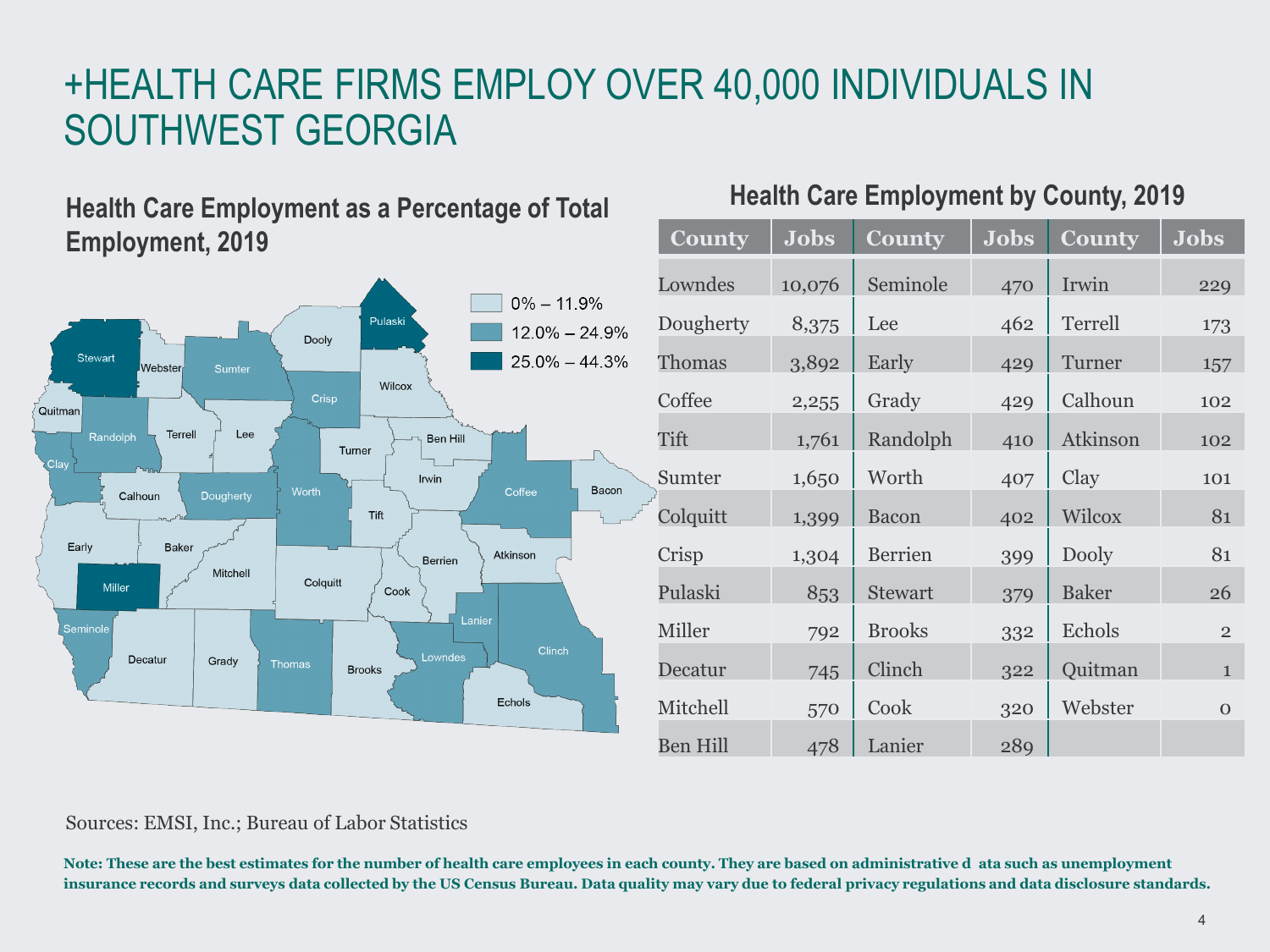## +THE MAJORITY OF HEALTH CARE JOB OPENINGS IN THE REGION ARE FOR NURSES

*Health care employers in Southwest Georgia reported 780 open positions in late 2019 and early 2020. Over 60% of vacant positions were for registered nurses (ASN/BSN).*

| <b>Nursing Occupation</b>          | <b>Current</b><br><b>Staffing</b> | <b>Current</b><br><b>Openings</b> | <b>Job Vacancy</b><br>Rate | 2025 Projected<br><b>Staffing</b> | 2020-2025 %<br><b>Change</b> |
|------------------------------------|-----------------------------------|-----------------------------------|----------------------------|-----------------------------------|------------------------------|
| <b>Certified Nursing Assistant</b> | 889                               | <b>126</b>                        | 12%                        | 1,089                             | 22%                          |
| <b>Licensed Practical Nurse</b>    | 945                               | 131                               | 12\%                       | 1,180                             | 25%                          |
| Registered Nurse, ASN              | 2,504                             | 387                               | 13%                        | 2,987                             | 19%                          |
| <b>Registered Nurse, BSN</b>       | 936                               | 118                               | 11%                        | 1,152                             | 23%                          |
| <b>Nurse Practitioner</b>          | 287                               | 18                                | 6%                         | 361                               | 26%                          |
| <b>Total All Occupations</b>       | 5,561                             | 780                               | 12%                        | 6,769                             | 22%                          |

Source: SOWEGA AHEC Survey of Major Health Care Employers

**Note: Data collected November 2019-February 2020. COVID-19 has impacted staffing needs and the availability of health care employees.** 

Note: Health care employers reported having an additional 312 positions filled through travel/contract staffing arrangements. Over 80% of these travel/contract positions were for registered nurses (ASN or BSN).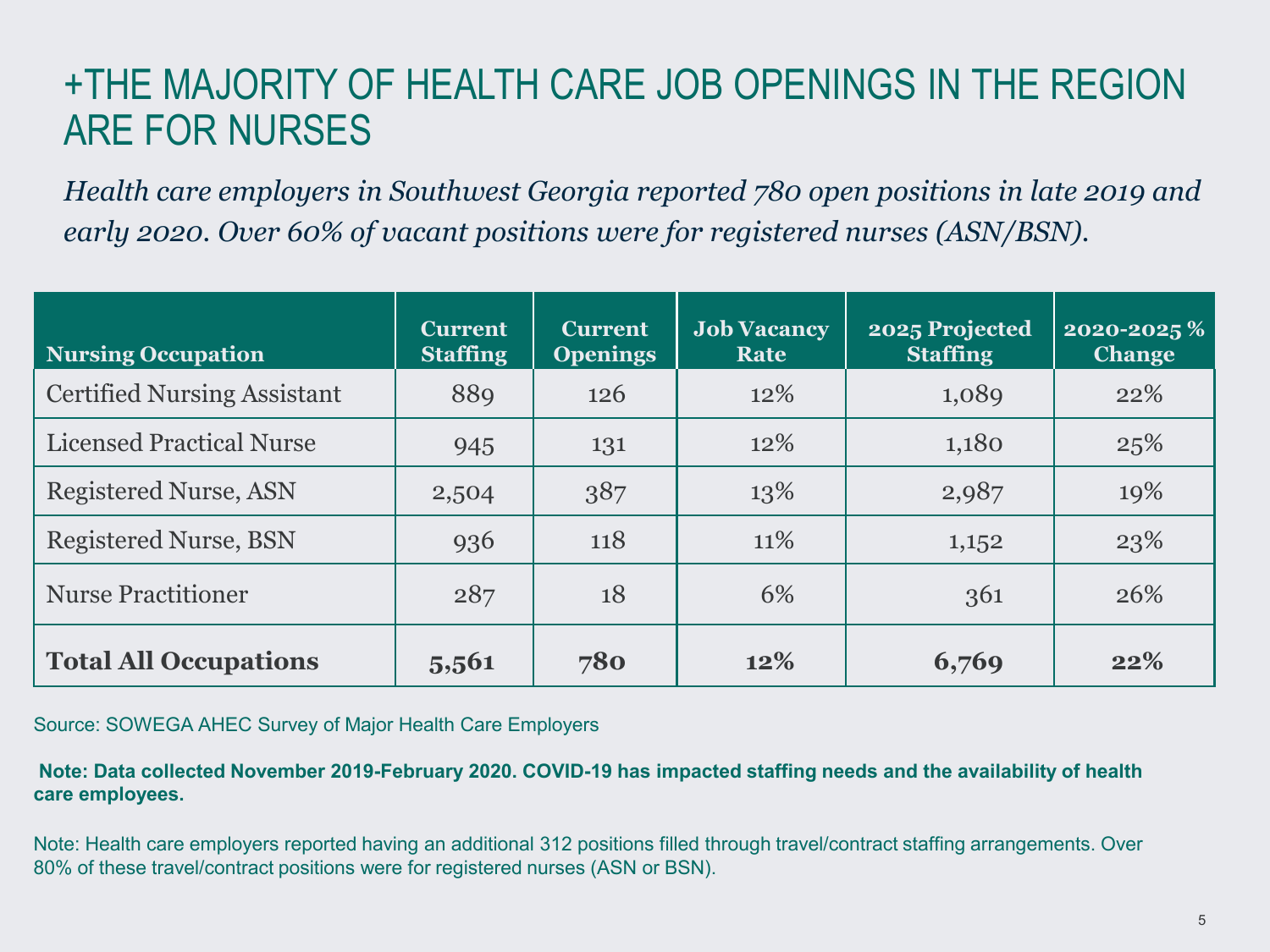## + HEALTH CARE OCCUPATION PROJECTIONS FOR THE STATE AND REGION ARE SIMILAR

#### *State of Georgia*

| <b>Occupations</b>                                          | <b>2016 Base</b><br><b>Employment</b> | 2026<br>Projected<br><b>Employment</b> | <b>Annual Labor</b><br><b>Force Exits</b> | <b>Annual</b><br>Occupational<br><b>Transfers</b> | Annual<br><b>Change in</b><br><b>Employment</b> | <b>Annual</b><br><b>Occupational</b><br><b>Openings</b> |
|-------------------------------------------------------------|---------------------------------------|----------------------------------------|-------------------------------------------|---------------------------------------------------|-------------------------------------------------|---------------------------------------------------------|
| <b>Registered Nurses</b>                                    | 73,840                                | 87,350                                 | 2,310                                     | 1,750                                             | 1,350                                           | 5,410                                                   |
| <b>Nurse Practitioners</b>                                  | 4,290                                 | 5,940                                  | 100                                       | 150                                               | 170                                             | 420                                                     |
| Licensed Practical and Licensed<br><b>Vocational Nurses</b> | 26,370                                | 29,340                                 | 980                                       | 970                                               | 300                                             | 2,250                                                   |
| <b>Nursing Assistants</b>                                   | 36,780                                | 42,600                                 | 2,410                                     | 2,010                                             | 580                                             | 5,000                                                   |

#### *SOWEGA AHEC Georgia Region*

| <b>Occupations</b>                                          | <b>2016 Base</b><br><b>Employment</b> | 2026<br>Projected<br><b>Employment</b> | <b>Annual Labor</b><br><b>Force Exits</b> | <b>Annual</b><br><b>Occupational</b><br><b>Transfers</b> | Annual<br><b>Change in</b><br><b>Employment</b> | <b>Annual</b><br><b>Occupational</b><br><b>Openings</b> |
|-------------------------------------------------------------|---------------------------------------|----------------------------------------|-------------------------------------------|----------------------------------------------------------|-------------------------------------------------|---------------------------------------------------------|
| <b>Registered Nurses</b>                                    | 5,190                                 | 5,960                                  | 160                                       | 130                                                      | 70                                              | 360                                                     |
| <b>Nurse Practitioners</b>                                  | 380                                   | 520                                    | 10                                        | 10                                                       | 10                                              | 30                                                      |
| Licensed Practical and Licensed<br><b>Vocational Nurses</b> | 3,250                                 | 3,580                                  | 120                                       | 120                                                      | 30                                              | 270                                                     |
| <b>Nursing Assistants</b>                                   | 2,960                                 | 3,330                                  | 190                                       | 160                                                      | 30                                              | 380                                                     |

*The South Georgia region includes Local Workforce Development Areas 17 (Southwest GA) and 18 (Southern GA).* Source: Georgia Department of Labor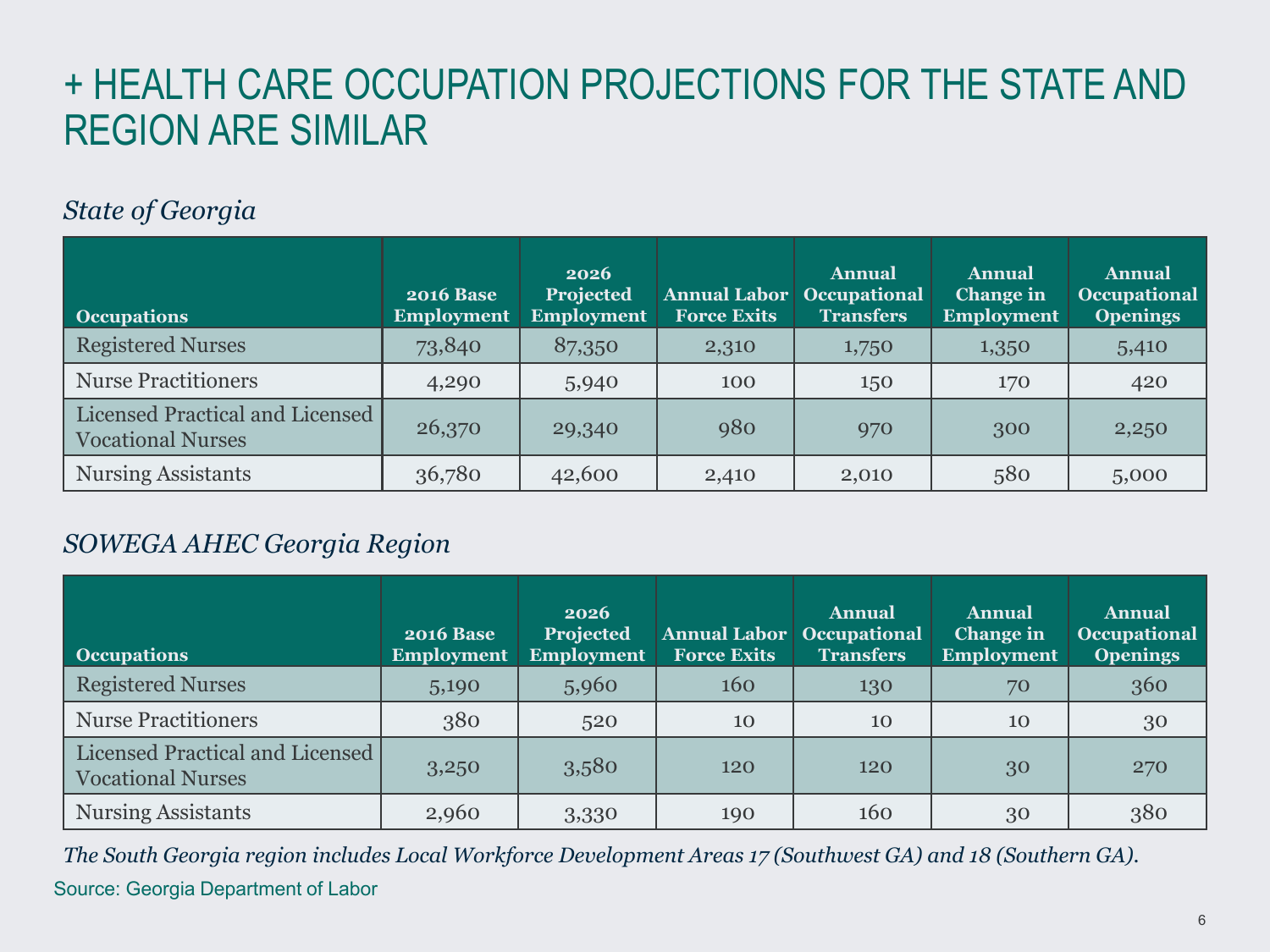## +OVER THE PAST DECADE, THE NUMBER OF NURSING-RELATED GRADUATES IN SOUTHWEST GEORGIA HAS REMAINED STABLE

*Southwest Georgia has averaged 1,274 total ASN, BSN, CNA, and LPN degrees awarded over the past decade. The trends differ at the degree level.*



Source: EMSI, Inc; US Department of Education IPEDS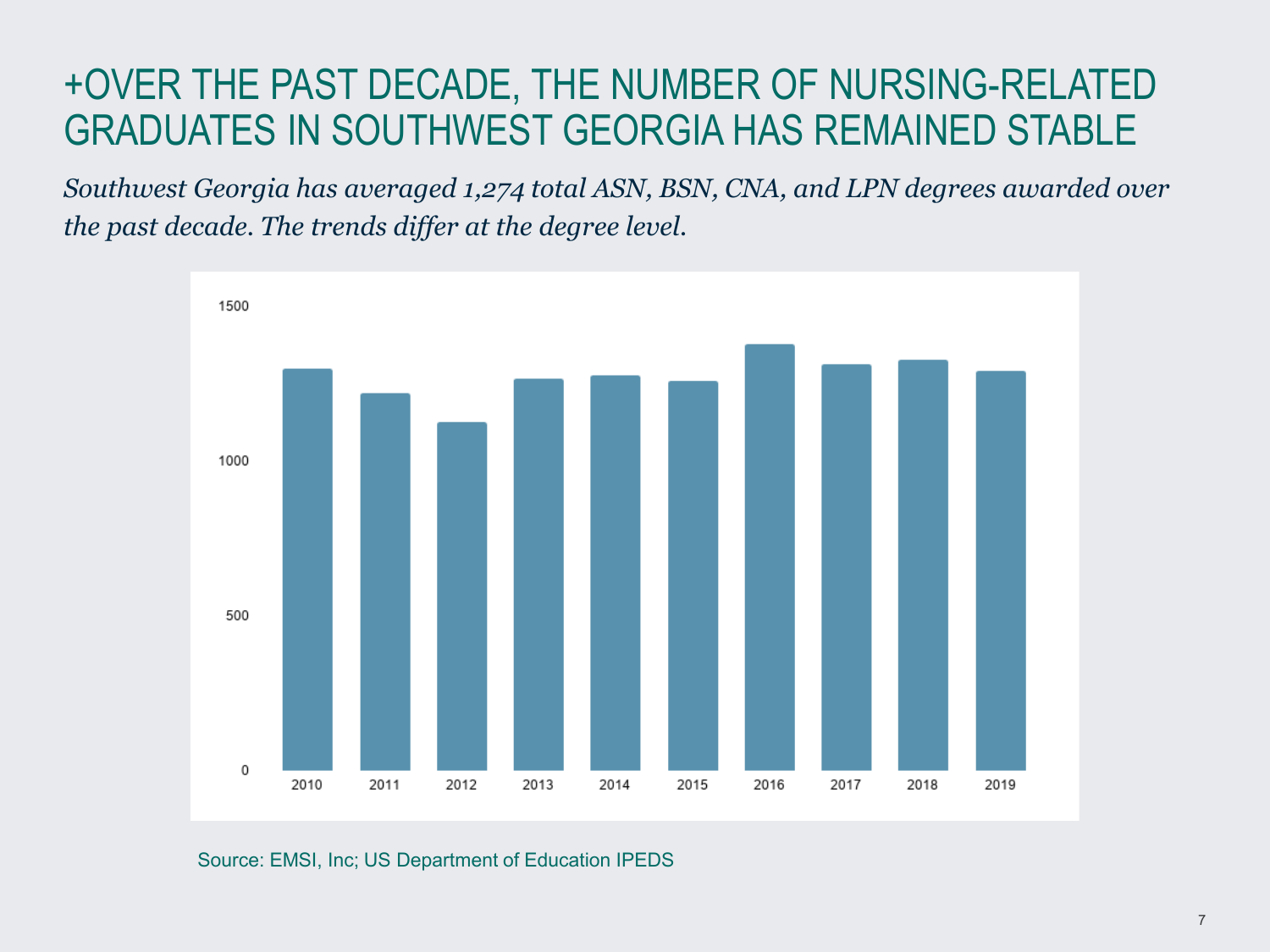#### **ASN** Degree Production Has Been Declining Since 2012-2017.



**CNA** Degree Production Has Varied but Has Stabilized in Recent Years.



#### **BSN** Degree Production Has Increased over the Past Decade.



The Number of **LPN** Graduates Has Declined over the Past Decade.



Source: EMSI, Inc.; US Department of Education IPEDS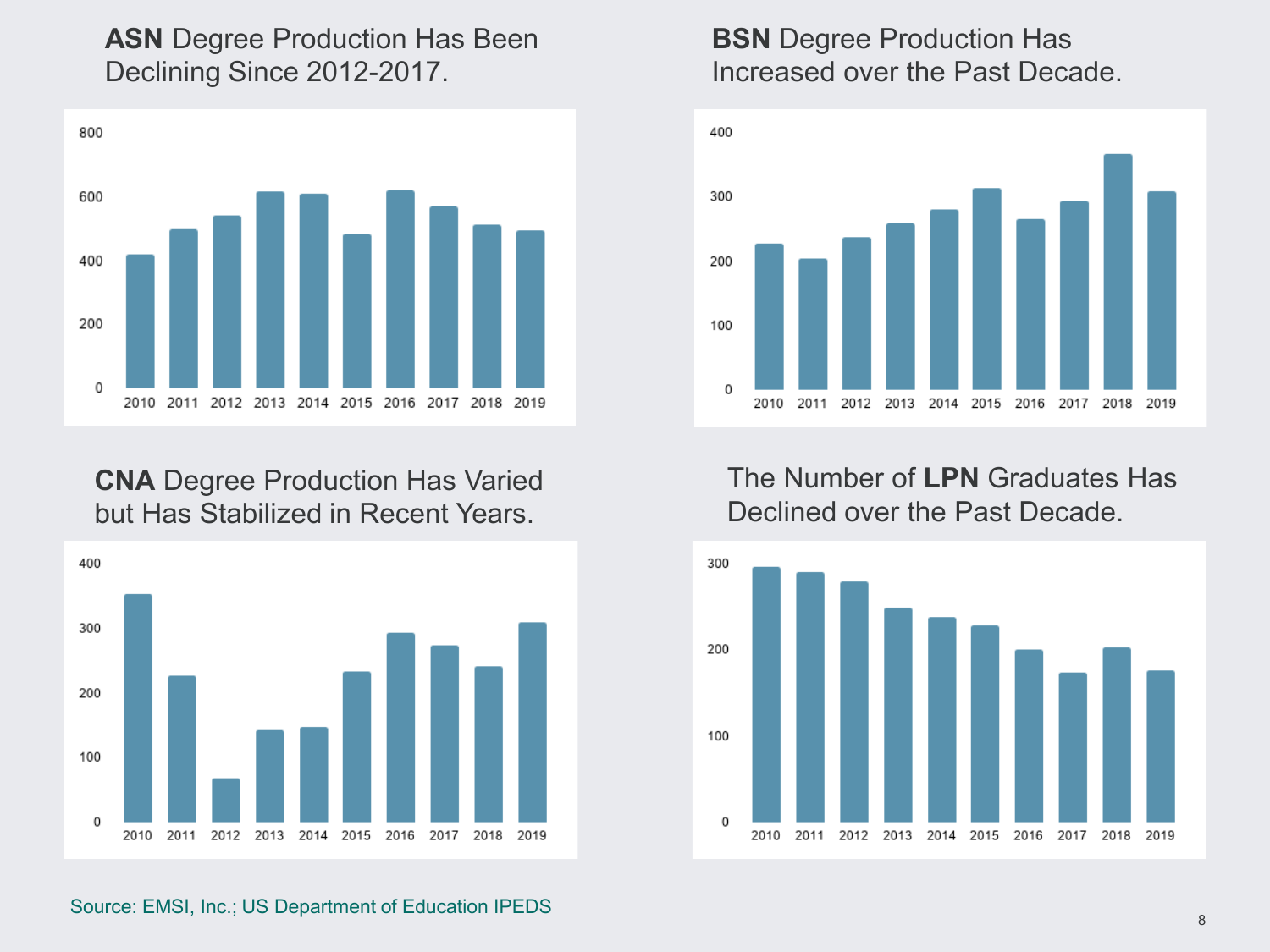# Preparation



- + *Nursing programs are being pulled in a variety of directions*
- + *Recruiting and retaining qualified students is a challenge for some health care programs*  Figure 1.1 The nursing student experience is complicated **and the nursing student experience is complicated and the set of the set of the set of the set of the set of the set of the set of the set of the set of the set of**
- 

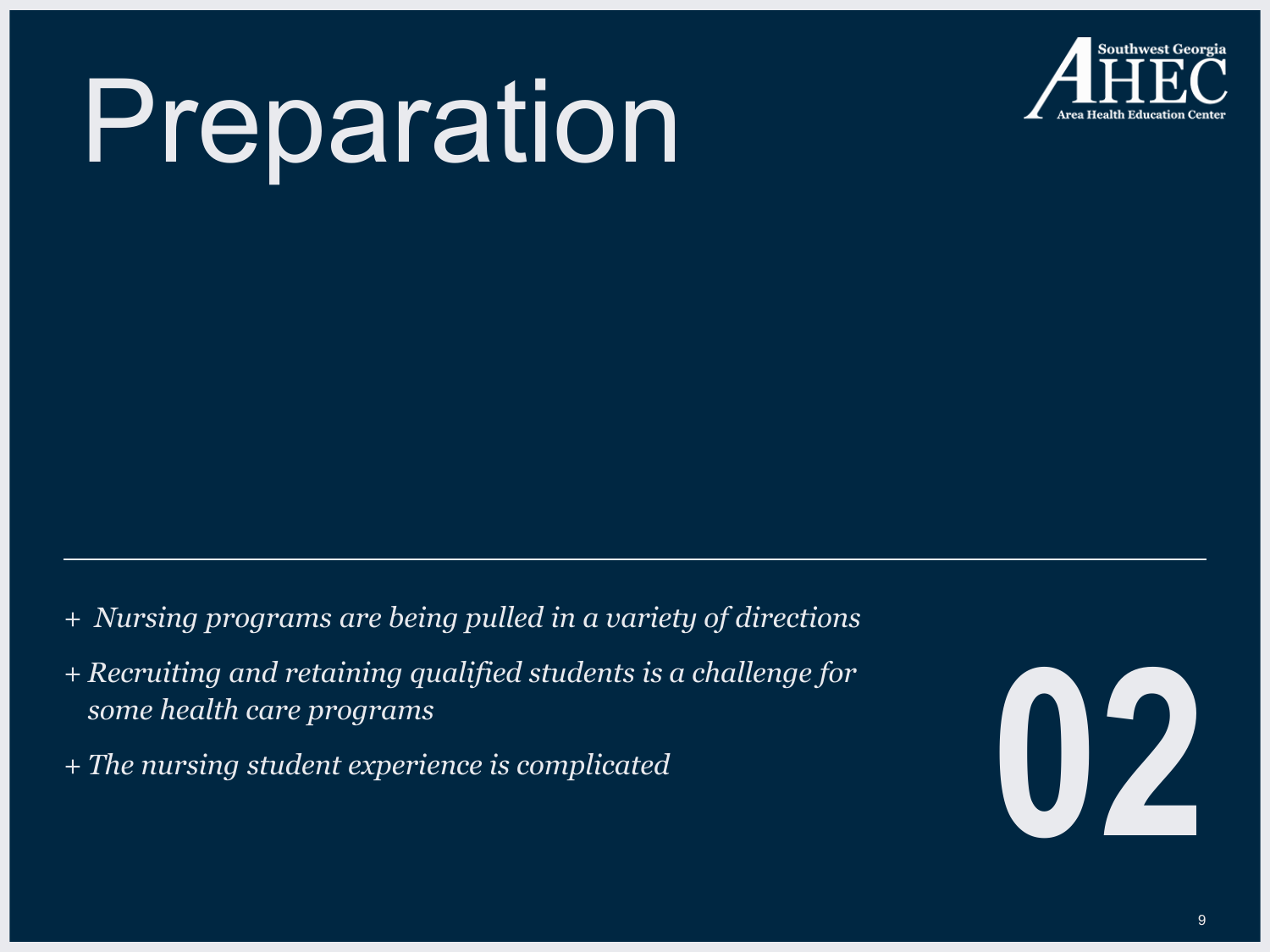## + NURSING PROGRAMS ARE BEING PULLED IN A VARIETY OF DIRECTIONS

*Nursing programs in Southwest Georgia have many stakeholders; many of which have competing interests. This makes it hard to design a quality program that fulfills all needs.*

#### **Students**

While some nursing students are fresh out of high school, it is common to have nontraditional students in nursing. These students may come to the program with different skills or need additional supports. Regardless of their situation, students would like to see additional clinical opportunities.



#### **Institution**

Every program is part of a larger institution that has admissions requirements and program expectations. Sometimes these are at odds with what is best for the nursing program.

Resource limitations (e.g., staffing, budget, technology) impact health care training program delivery. A commonly cited issue was that nursing faculty pay was not competitive compared to the private sector.

#### **Instructors**

Instructors are required to teach a very full curriculum. Nurse instructors noted that there is too much to cover when you consider the knowledge needed to pass the NCLEX as well as the need to acquire clinical skills, and other soft skills. This has resulted in an emphasis on passing the NCLEX rather than teaching practical skills.

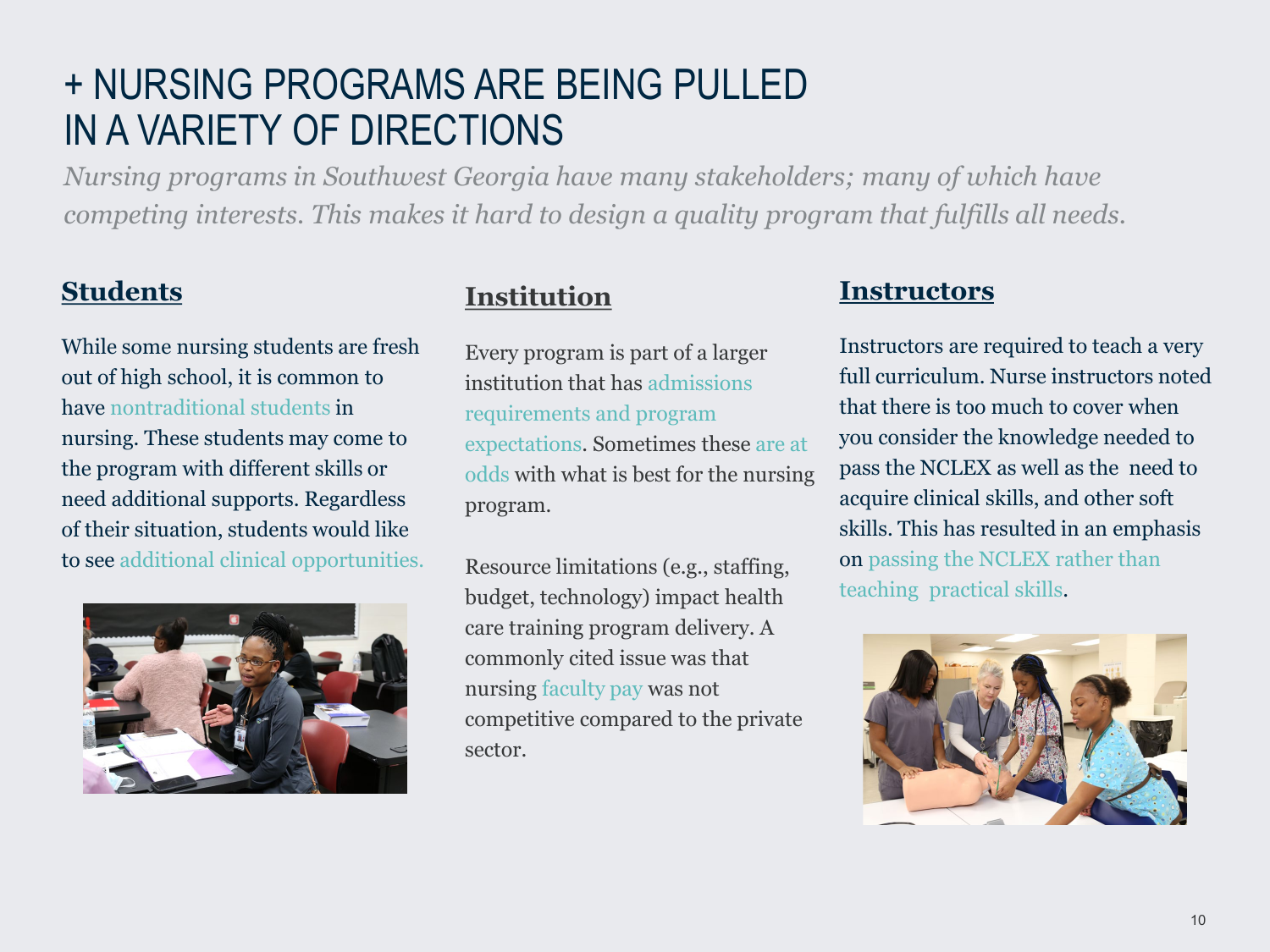## +RECRUITING AND RETAINING QUALIFIED STUDENTS IS A CHALLENGE FOR SOME HEALTH CARE PROGRAMS

*One barrier to growing the health care workforce in Southwest Georgia is that students are not prepared to enter health care programs or are dropping out before graduation.*

#### *Illustrative feedback from health care education leaders*

*"We really don't have an issue with getting students keeping them in the program is one of the biggest issues."*

*"Increasingly, students are not able to meet the minimum admissions requirements."*

#### **Recruitment**

Most postsecondary education institutions and half of major area health care employers reported having programs and outreach activities to build the health care talent pipeline.

Most Southwest Georgia postsecondary institutions do not grant admission priority to students from the region.

#### **Readiness**

Many students do not meet the minimum admissions requirements for programs.

Some students are not prepared for the rigor of nursing courses, especially math courses.

Secondary education is not fully preparing students for success in health care programs. Students are highly proficient with technology, but many struggle with research, critical thinking, and reading for information.

#### **Retention**

Many health care students face barriers and distractions from outside the classroom that impact retention. Commonly cited barriers included paying for school, employment while in school, child care, and transportation.

Postsecondary institutions take an active role in supporting student retention through tutoring, support programs, scholarships, and other resources.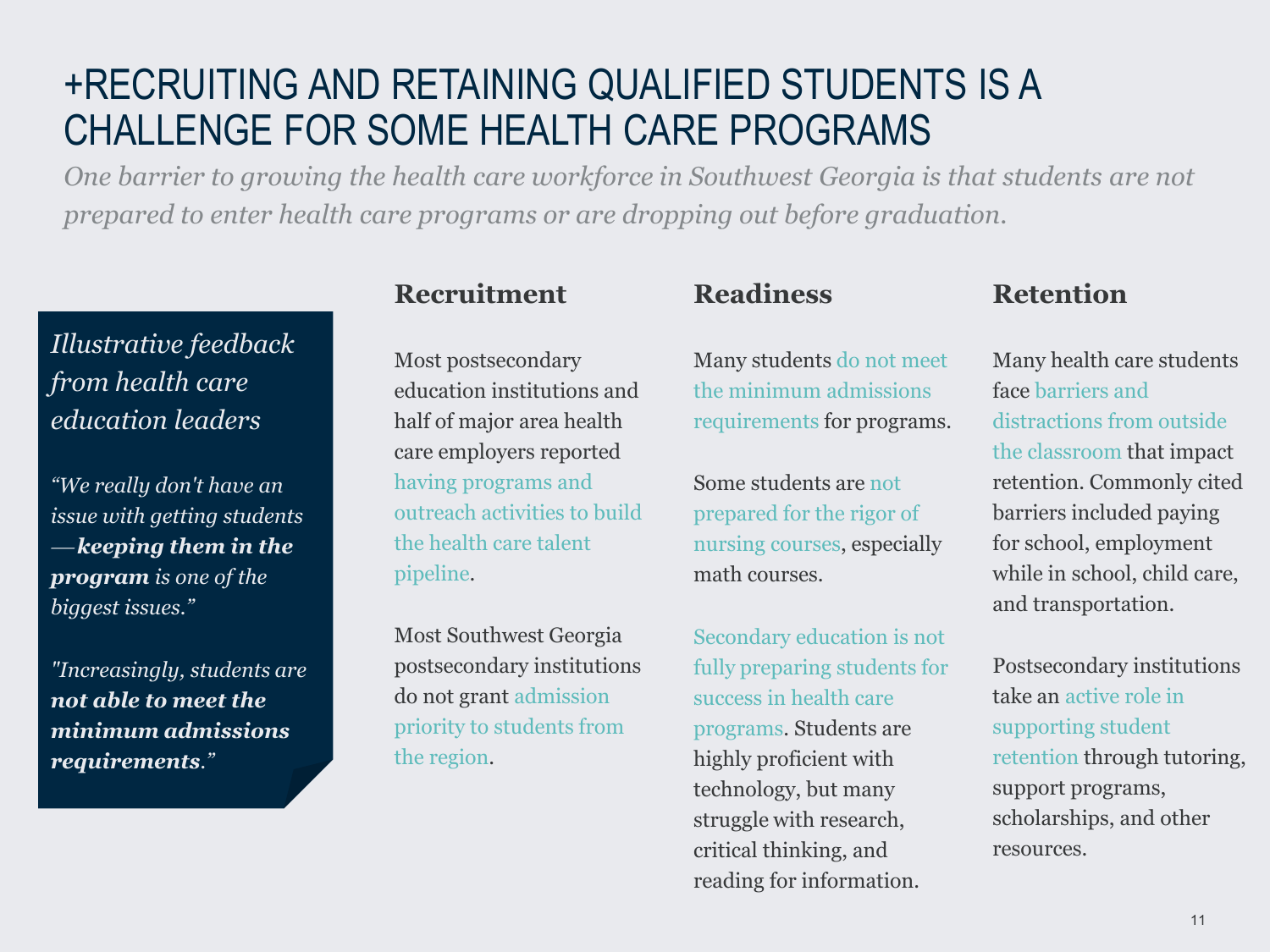## + THE NURSING STUDENT EXPERIENCE IS COMPLICATED

*While many nursing students feel that their program is adequately preparing them to be a high-quality nurse, there is more to consider.* 

The student perspective is pivotal to understanding the larger nursing workforce ecosystem. The following themes were developed from a listening session with nursing students from a variety of Southwest Georgia institutions.

Financial support is important. Many students rely on outside funding, including WIOA, tuition reimbursement, scholarships, extern programs, and more. While traditional education programs are Monday through Friday, 8 am−4 pm, it could be very beneficial for students to have night or weekend clinical shifts to understand the expectations of the field.

Clinical requirements and terminology differ greatly from institution to institution, even within the same program. Not only do the requirements differ between institutions, but the training experience can differ a lot based on the RN assigned to the group during rotations or the preceptor. It can be hard to get enough experience in the classroom even with a lower student to instructor ratio.



Finally, a glossary of terms (e.g., extern program, residency, etc.) maybe helpful in ensuring that students from different programs and the variety of employers are all on the same page.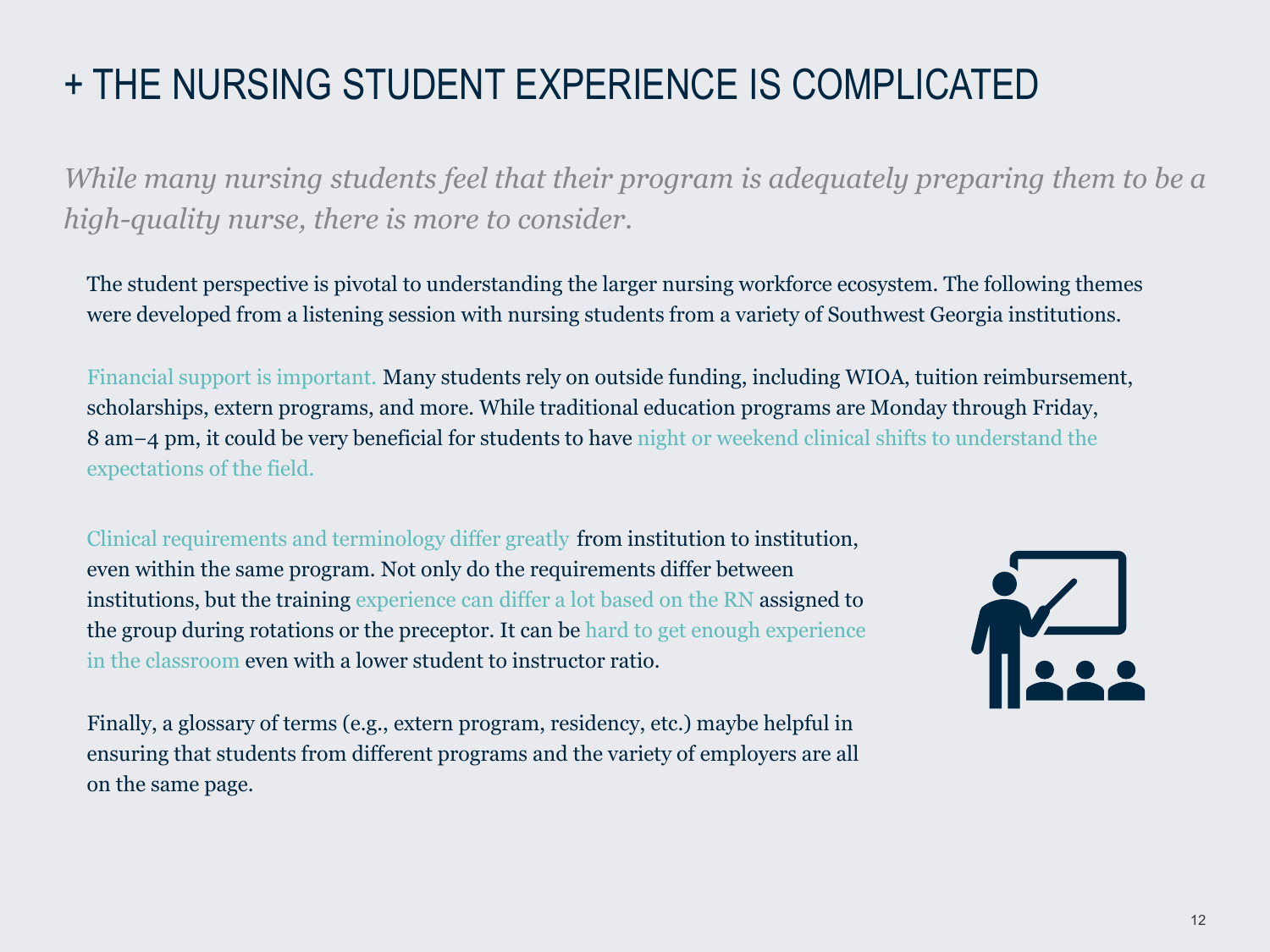## Transition



- + *There is a gap between the skills taught in postsecondary and the skills required for workplace success*
- + *Starting a new role can be challenging, especially for nurses*
- 

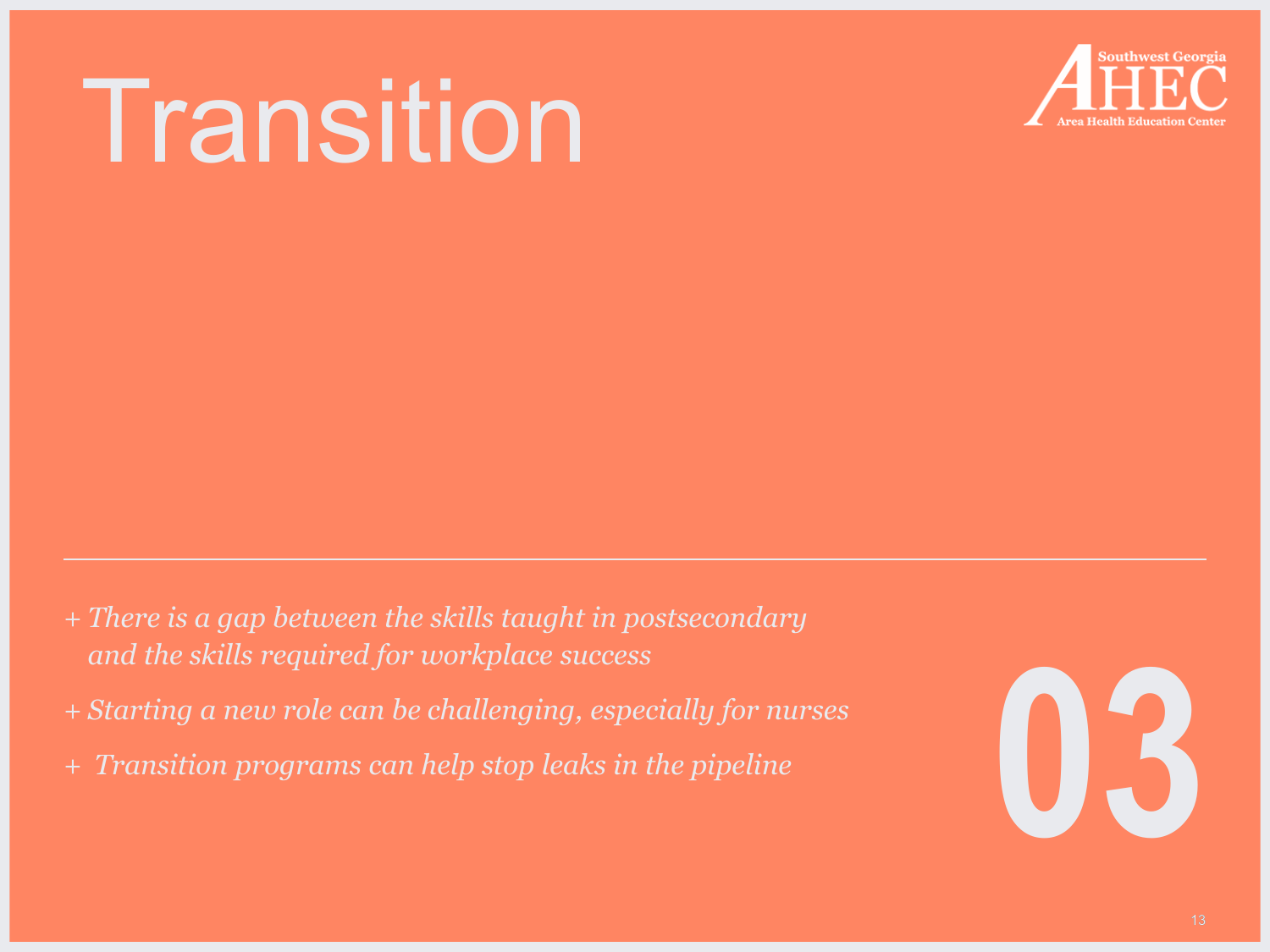### +THERE IS A GAP BETWEEN THE SKILLS TAUGHT IN POST-SECONDARY AND THE SKILLS REQUIRED FOR WORKPLACE SUCCESS

Students may complete health care programs without sufficient hands-on clinical training experience. The ratios during clinical experiences may limit the amount of hands-on training completed in common procedures such as inserting an IV or catheter.

One key transition factor for employers to understand is that schools are teaching overall nursing skills and competencies, not organizational or unit-specific information. New nurses look to their employer to provide this information.

Finally, new nurses reported being told to "forget what you learned in the book and do it this way," which can be frustrating and further demonstrates the skill gap between classroom education and onthe-floor nursing.



*Health care human resources leaders reported the following most sought-after traits in new recruits:* 

- *Critical thinking*
- *Willingness to take initiative*
- *Interpersonal skills*
- *Empathy*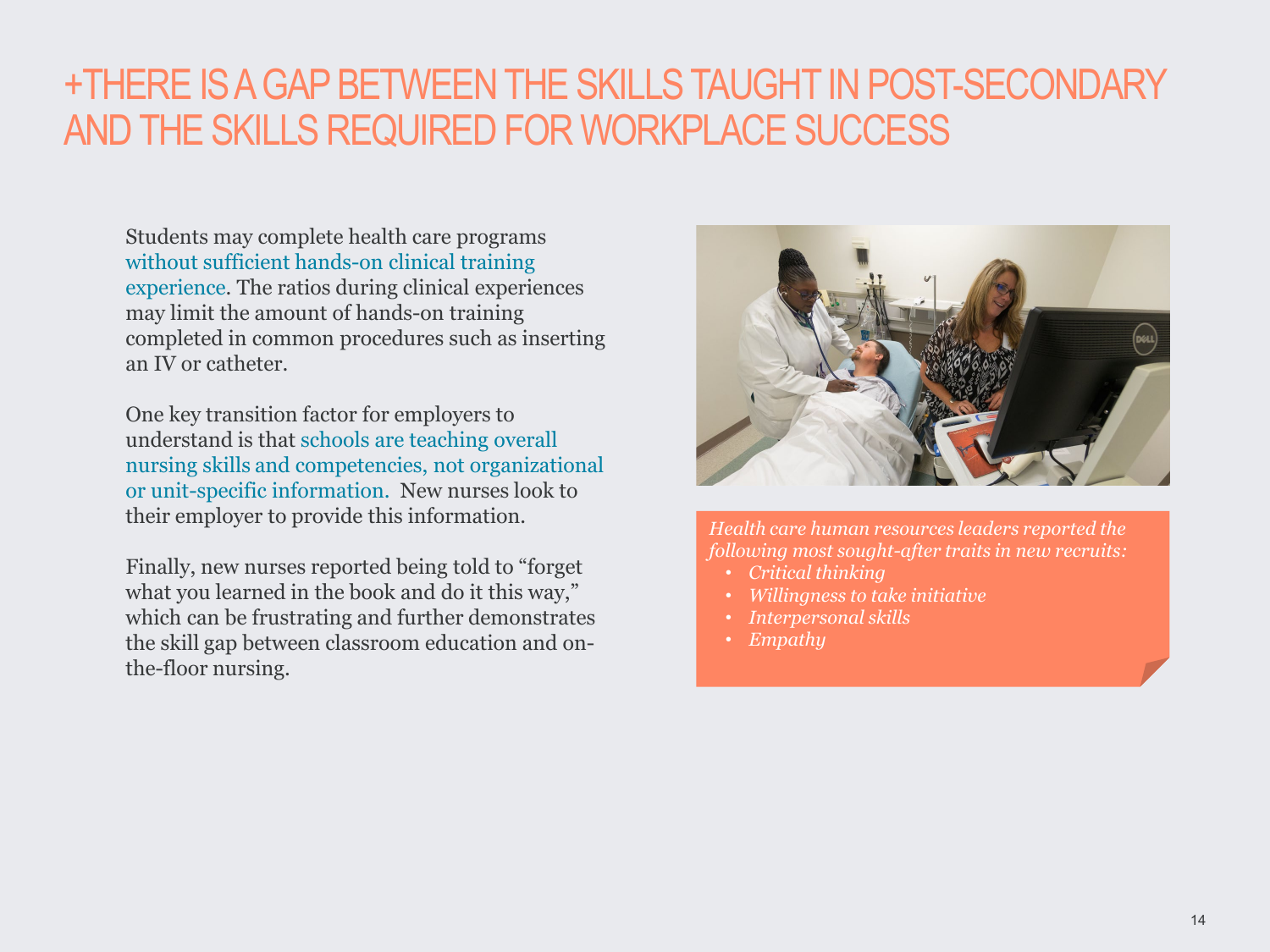### + STARTING A NEW ROLE CAN BE CHALLENGING, ESPECIALLY FOR NURSES

*Transitioning from the classroom to patient care can be hard for newly graduated nurses.* 

The "realities of nursing" tend to be very different from what a student experienced while in school. The biggest hurdles that many nurses noted was the patient load and time expectations of new nurses. There is a learning curve to understand this, and employers need to be supportive during this transition time. New nurses reported that the their preceptor experience was critical to their transition and success in their new role.

*11 of 18 participating major health care employers had a formal transition program for new nursing employees.*

Employers should consider providing both orientation and training when a new nurse is hired. It is essential for all new nurses to have both an organizational orientation and more specific training on their role and expectations. The length and formality may vary greatly, depending on the position. Some sort of mentorship between an experienced nurse and a nurse that is just onboarding with the organization can also be helpful.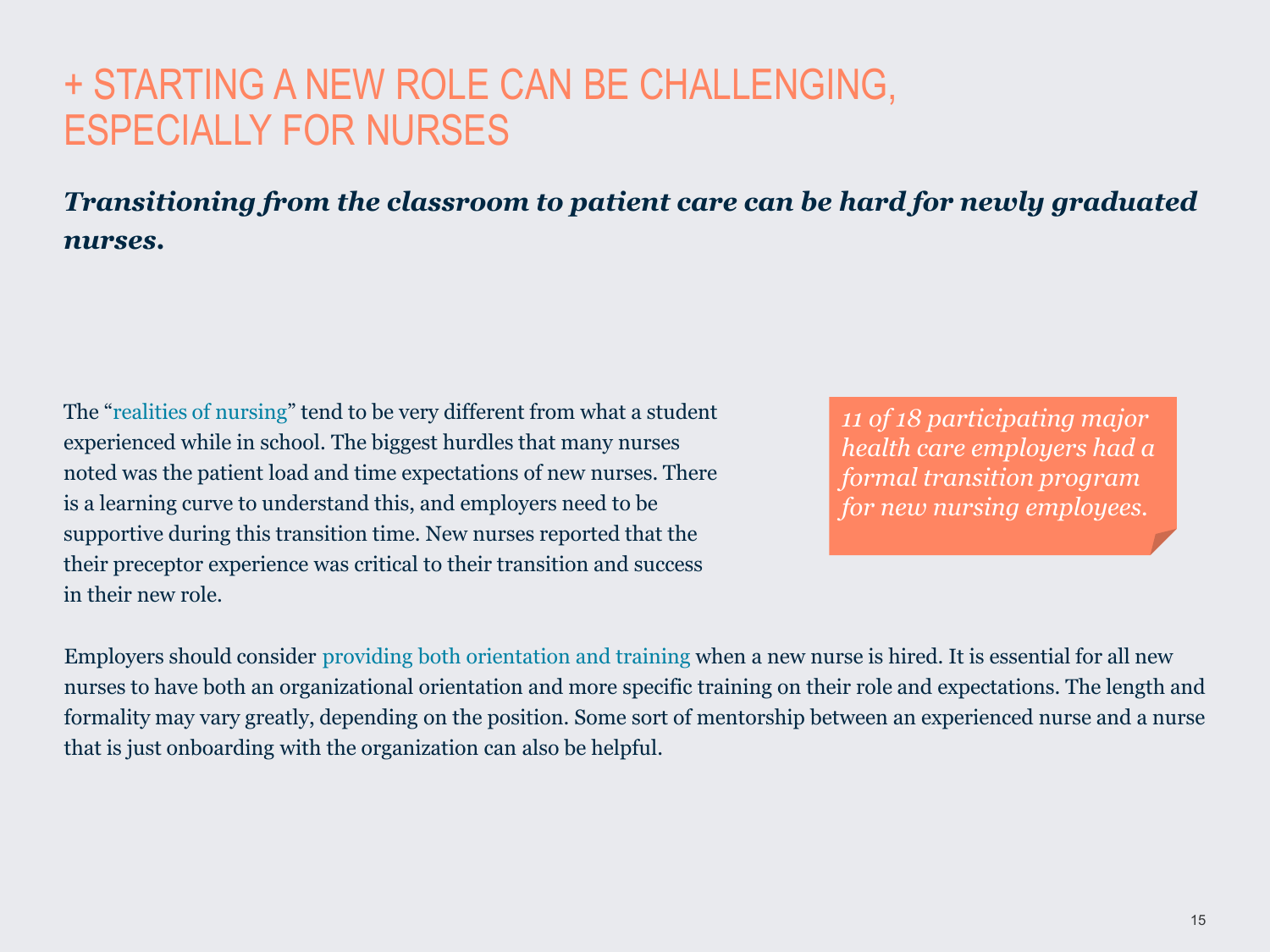## + TRANSITION PROGRAMS CAN HELP STOP LEAKS IN THE PIPELINE

*A variety of programs exist that can help nurses transition from one phase of life or career to the next.* 



#### Local Pipeline Programs

Workforce success is built on a pipeline that starts early, in middle school, with exposure to jobs and careers in health care. It usually continues with local high school Career, Technology, and Agricultural Education (CTAE) pathways, which usually result in some sort of credential. From there, students can flow into postsecondary education or the workforce. Ensuring the transitions between each of these steps are as seamless as possible is imperative.



#### Ladder/Bridge Programs

It is important for employees to know what their career pathway is and what local ladder or bridge programs can help them accomplish their goals. Programs that are clearly articulated between postsecondary institutions and employers are key.

Ladder and bridge programs can allow EMS, LPN, and others to get their ASN degree or for ASN nurses to get their BSN degree. These programs can also be helpful for military medics looking to transition to civilian work.

*9 of the 18 employers surveyed reported having a pipeline program. Such programs can vary greatly in scope and complexity.*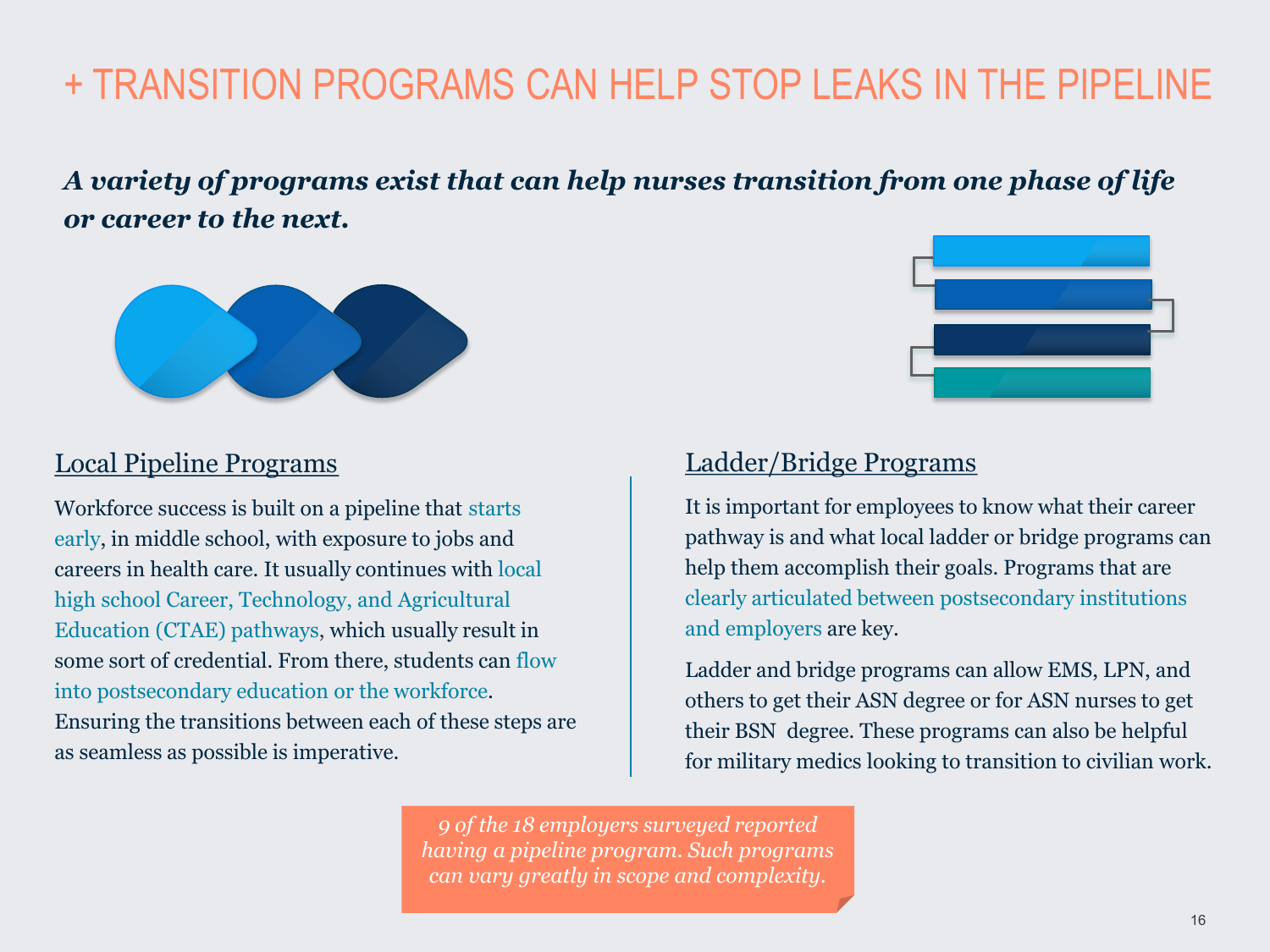## Retention



- + *Retention is vital for a strong health care sector*
- + *Incentives can be helpful in retaining quality nurses*
- 

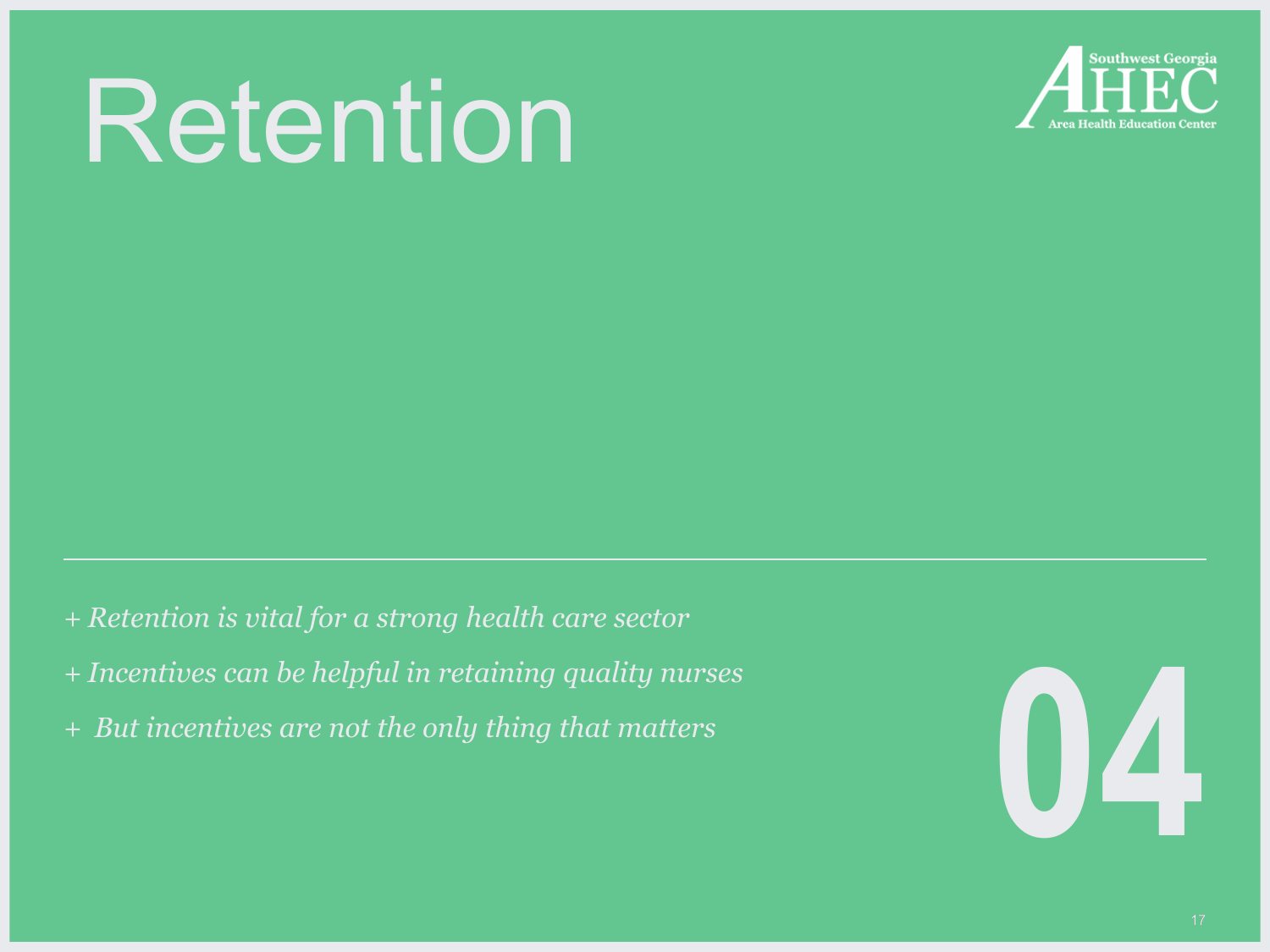## + RETENTION IS VITAL FOR A STRONG HEALTH CARE SECTOR

*Turnover or filling open positions with agency nurses can be costly. So understanding why employees are leaving and how big of a problem turnover is can help organizations increase their retention.* 

#### **Why are employees leaving?**

According to HR leaders, the most common reason for employee turnover is money, followed by workload, work-life balance, overwhelmed employees, unprepared employees, and shift length.

#### **How big of a problem is it?**

Currently, there are 780 nurse (CNA, LPN, RN, NP) openings across all Southwest Georgia employers, and that number is expected to increase as the capabilities of medical facilities increase over the next five years. If nurses continue to leave, the current job openings are not filled, and then there is no one in the pipeline to fill the expected job growth, the health care industry in Southwest Georgia could be looking at a gap of almost 3,000 employees or over 30% of its workforce.

| <b>Nursing Occupation</b>          | <b>Current</b><br><b>Staffing</b> | <b>Expected</b><br><b>Capability</b><br>2025 | <b>Discrepancy</b> |
|------------------------------------|-----------------------------------|----------------------------------------------|--------------------|
| <b>Certified Nursing Assistant</b> | 889                               | 1,089                                        | 200                |
| <b>Licensed Practical Nurse</b>    | 945                               | 1,180                                        | 235                |
| Registered Nurse, ASN              | 2,504                             | 3,543                                        | 1,039              |
| Registered Nurse, BSN              | 936                               | 2,136                                        | 1,200              |
| <b>Nurse Practitioner</b>          | 287                               | 361                                          | 74                 |
| <b>Total All Occupations</b>       | 5,561                             | 8,464                                        | 2,748              |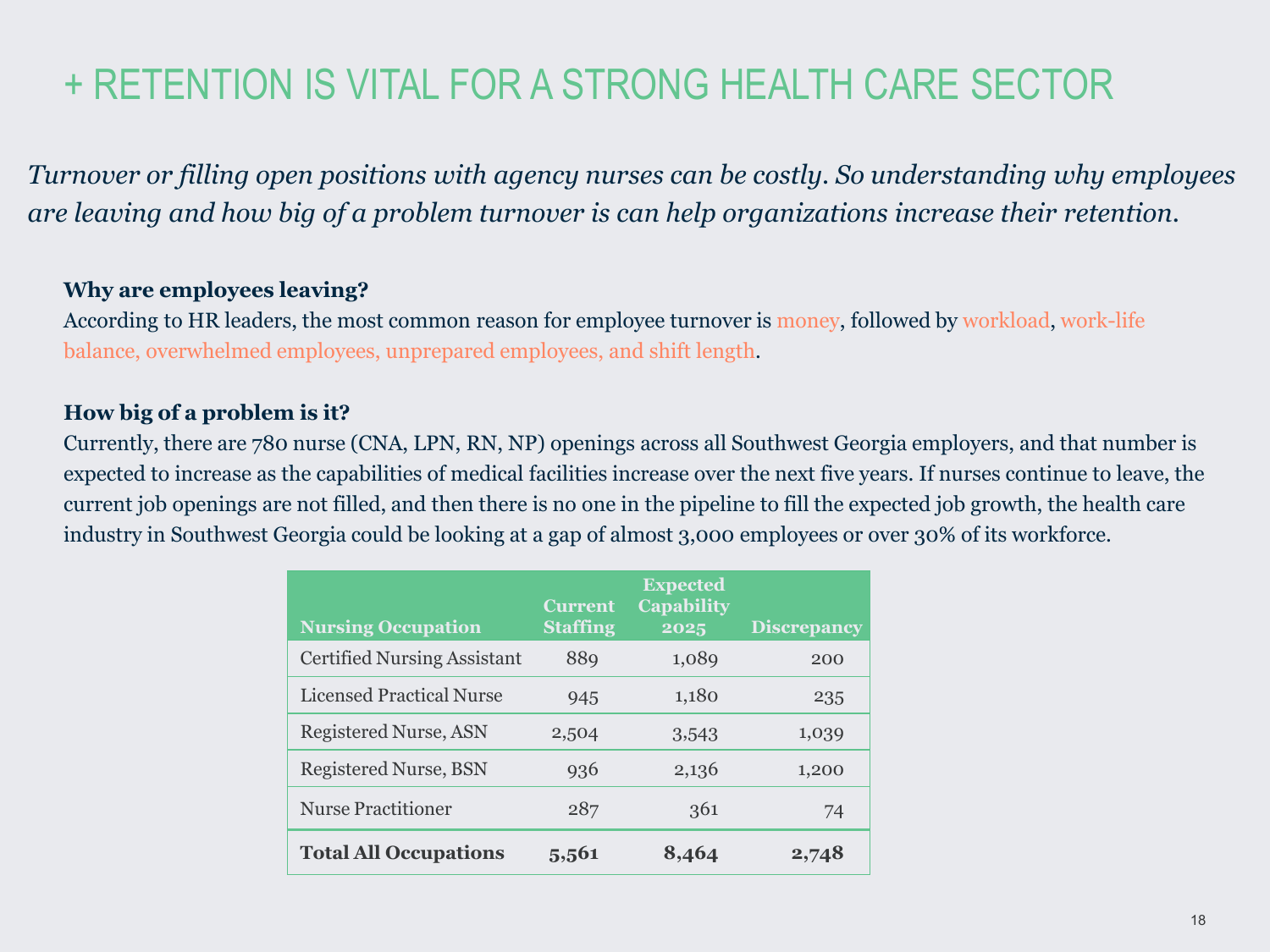## + INCENTIVES CAN BE HELPFUL IN RETAINING QUALITY NURSES

*Incentives can come in a variety of forms. The incentives below can be especially impactful when used in combination to fulfill an employee's needs or desires.* 



**Financial incentives** are the first type that come to mind for most employers. When talking with regional employees, the most common or desired financial incentives were sign-on bonuses to encourage a new employee to commit to the organization and loan repayment or continuing education support for those looking to advance themselves within the field. Finally, there were a variety of comments about pay scales. Employers need to consider how pay scales and pay caps can impact morale for both new and long-time employees.



Health care is an industry that never stops; while nurses are aware of that, they strongly value **flexibility** where possible. Employees from the focus groups mentioned how incentives like internal working pools, employment status changes, and sick leave really made a difference to them. These incentives help promote work-life balance and the long-term happiness of an employee.



Many employees involved in the focus groups mentioned **additional support incentives** that they really appreciated or would like their employer to provided. These included an employee assistance program, counseling or other mental health−related supports, and even things like an employee discount /payroll deduction for services and access to a gym or pharmacy.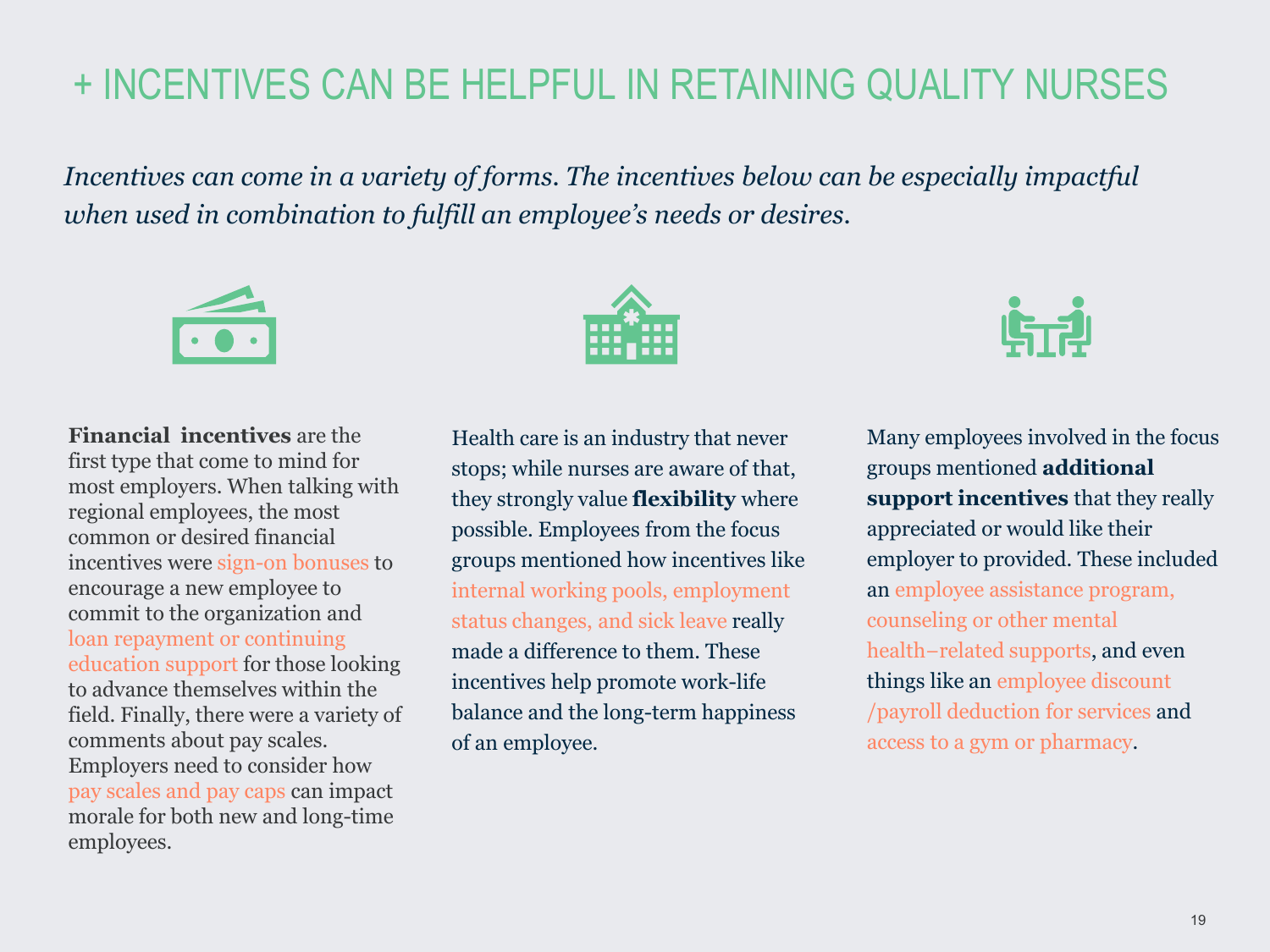## + BUT INCENTIVES ARE NOT THE ONLY THING THAT MATTER

*In Focus Group Sessions with nurses at a variety of Southwest Georgia medical facilities, employees were asked why they chose their current employer. Of those that responded, nearly* 



*cited reasons other than financial incentives.*

For some nurses and nurse leaders in Southwest Georgia their employment decision is driven by incentives or location, but for most they are looking for something else.

For a number of respondents, the organizational culture and leadership was very important. One of the biggest themes within leadership was feeling that the leaders were accessible and approachable. For others they were looking at how the hospital or faculty supported nurses by providing additional staff like LPNs, CNAs, or others to help share the burden of patient care. Finally, a group of employees were very conscious of company policies and ensuring that they were being applied consistently and fairly when it came to full-time v part-time or new v existing employees.

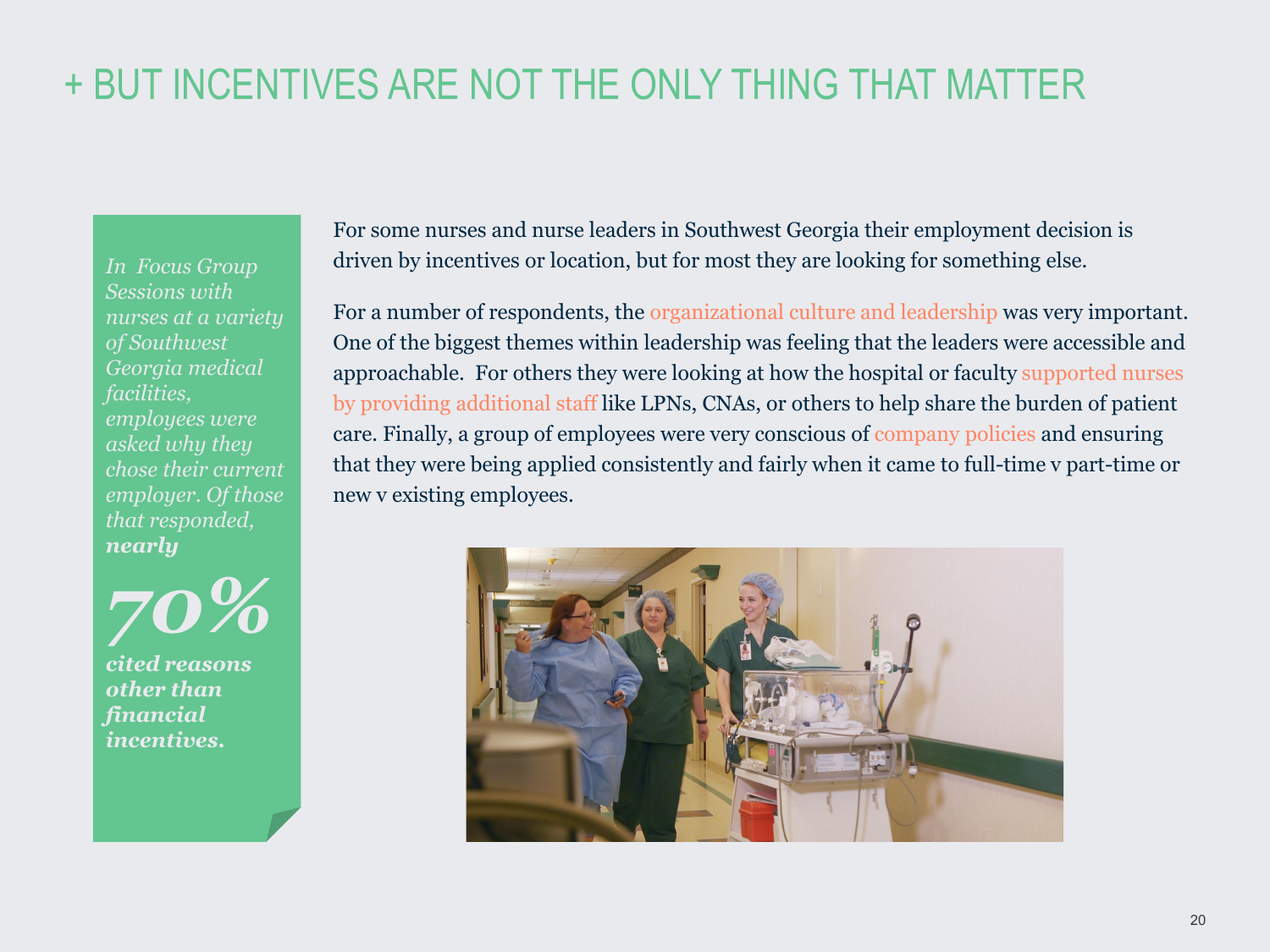## Conclusion



- + *Concluding thoughts*
- + *Process and report overview*
- + *List of regional postsecondary education nursing programs* <sup>+</sup> *List of regional hospitals and community health centers* **05**
- 

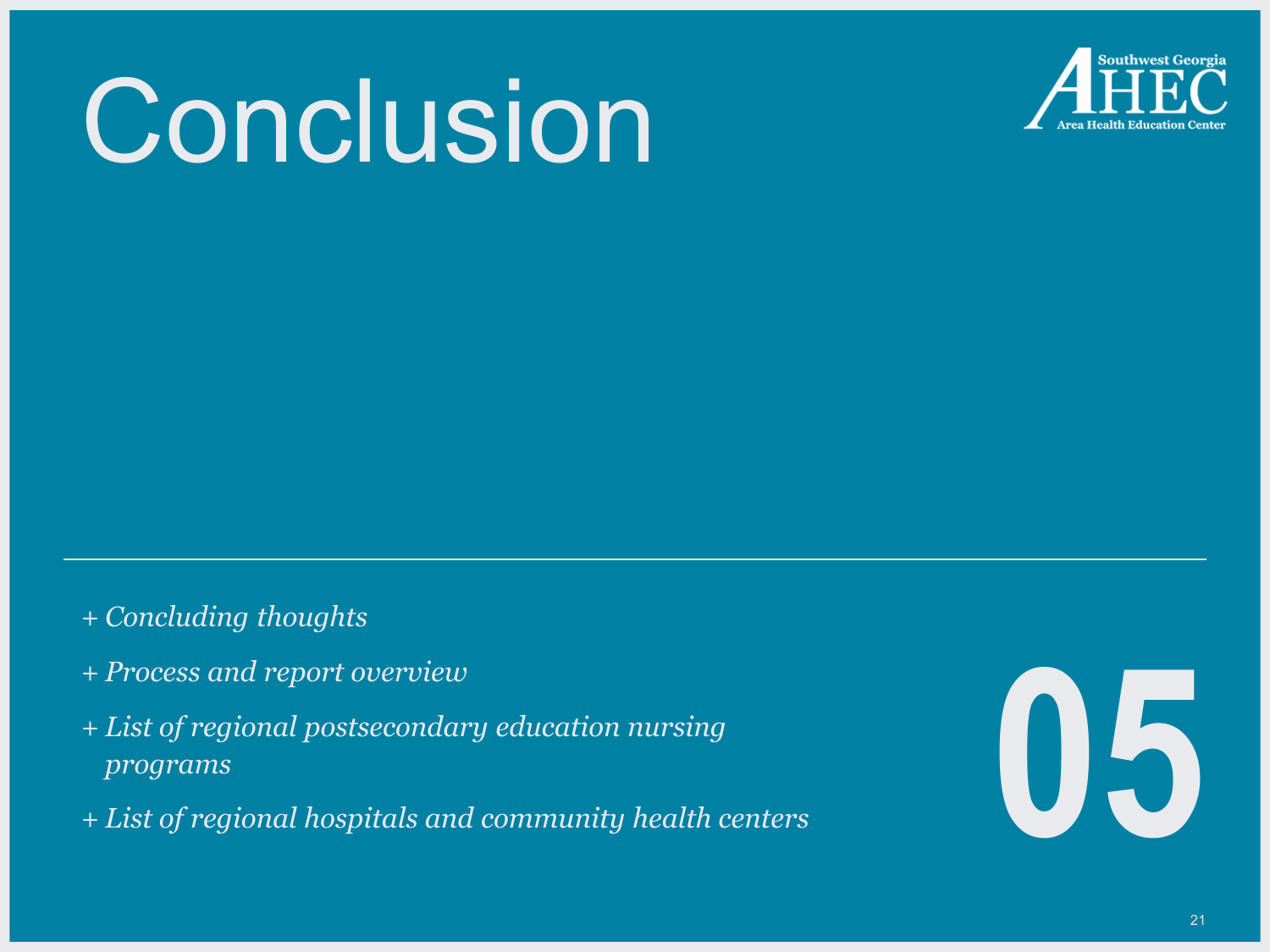## + CONCLUDING THOUGHTS

- Southwest Georgia faces a significant **gap between the number of nursing job seekers and employer demands**. The gap can differ significantly by employer as each has its own preferences for the level of certification desired. This report focuses on the larger nursing landscape across Southwest Georgia and finds **the biggest gap** within the workforce to be for the position of **registered nurse**.
- The region has a **variety of partners with health care training programs**. While there are programs to begin training students in high school, it can be challenging to incorporate them into the pipeline because many local employers will not allow students under 18 to work in their facilities. The largest challenges for postsecondary partners are recruiting qualified students and retaining them through graduation.
- The **transition from education to full-time health care sector employment is challenging**. The education experience does not necessarily mirror the conditions and expectations required for workplace success. This disconnect is particularly salient for those who are encouraged to go straight through to an advanced degree. Without hands-on experience along the way, it is very hard to be an entry-level nurse practitioner.
- **Retention is a challenge** across the board. Pay is certainly a factor in retention, but culture, employee support, and organizational policies are other top retention issues. Ensuring that employee expectations and organizational priorities are aligned is important for employee retention and when evaluating nurses on a regular basis.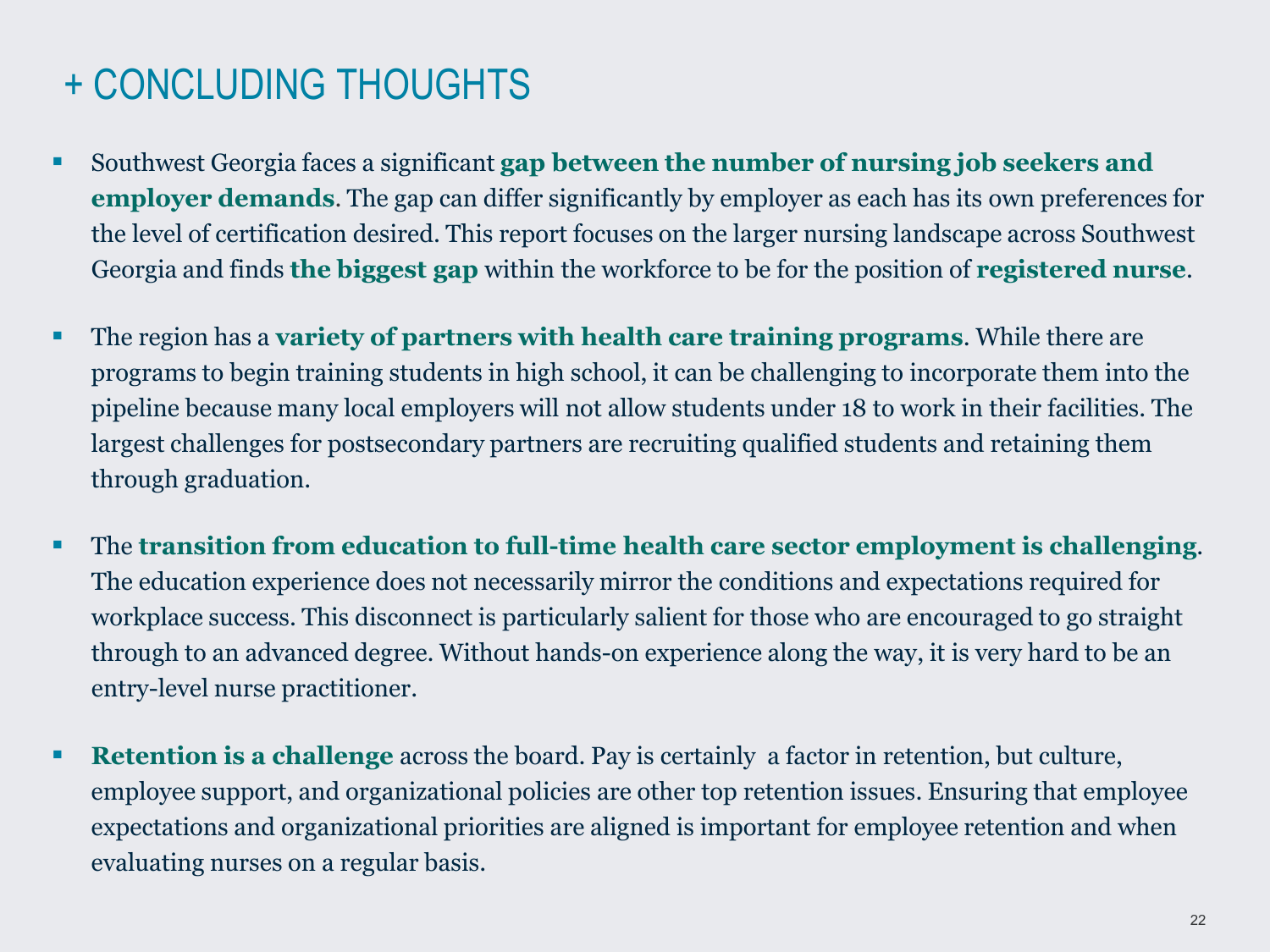## + PROCESS AND REPORT OVERVIEW

This executive summary was developed based on information collected by the Southwest Georgia Area Health Education Center to inform the region's nursing workforce strategy. These data included surveys and focus groups.

|  | <b>The Company</b> |
|--|--------------------|
|  | <b>The Common</b>  |
|  | . .                |
|  |                    |

Two surveys were fielded in late 2019 and early 2020 with major health care employers in the region and postsecondary health care providers. Ten Academic Institutions and 19 Hospitals/CHCs completed and The survey data were initially analyzed by the Rural Health Innovation Center at the Mercer University School of Medicine.



Focus Group sessions with nurses, nurse leaders, nurse educators, and nursing students were held in Tifton, Valdosta, and Albany in January 2020. A total of **114** individuals participated from regional hospitals, community health centers, and post-secondary education nursing programs.



*Note: Data collected November 2019-February 2020. COVID-19 has impacted staffing needs and the availability of health care employees.*

This executive summary was developed for the Southwest Georgia Area Health Education Center by Greg Wilson and Rebecca McIver of the University of Georgia's Carl Vinson Institute of Government. Editing by Karen DeVivo.

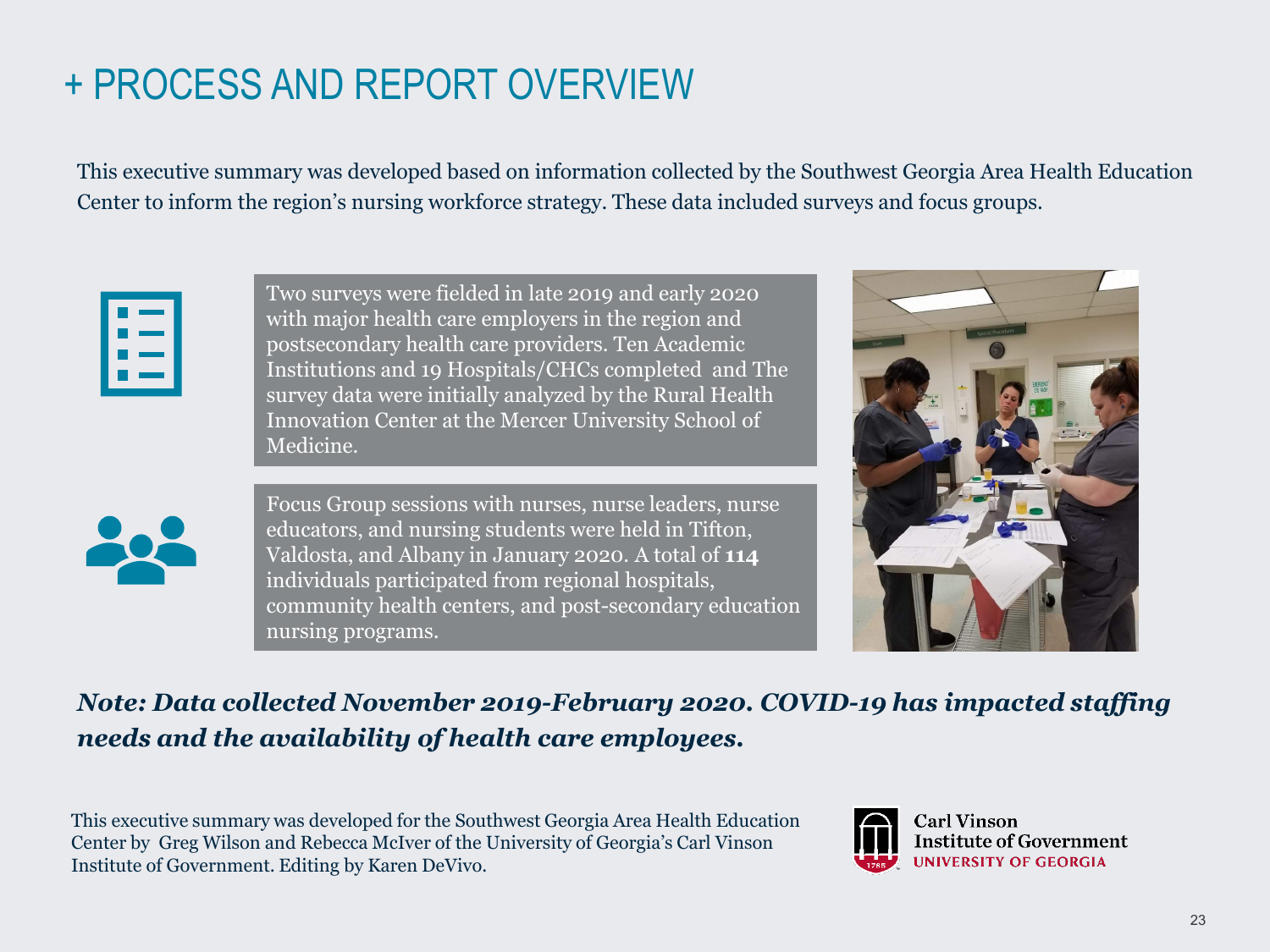### + REGIONAL POSTSECONDARY EDUCATION HEALTH CARE PROGRAMS

|                                        | <b>CNA</b>   | <b>LPN</b>   | <b>ASN</b>   | <b>BSN</b> | <b>NP</b>    | <b>DNP</b> |
|----------------------------------------|--------------|--------------|--------------|------------|--------------|------------|
| Abraham Baldwin Agricultural College   |              |              |              |            |              |            |
| <b>Albany State University</b>         |              |              |              |            | $\sqrt{}$    |            |
| <b>Albany Technical College</b>        | $\checkmark$ | $\checkmark$ |              |            |              |            |
| <b>Andrew College</b>                  |              |              |              |            |              |            |
| <b>Coastal Pines Technical College</b> |              | $\checkmark$ |              |            |              |            |
| Georgia Southwestern State University  |              |              |              |            | $\checkmark$ |            |
| Southern Regional Technical College    | $\checkmark$ | $\checkmark$ |              |            |              |            |
| South Georgia State College            |              |              | $\checkmark$ |            |              |            |
| South Georgia Technical College        |              | $\checkmark$ |              |            |              |            |
| <b>Thomas University</b>               |              |              |              |            |              |            |
| Valdosta State University              |              |              |              |            |              |            |
| <b>Wiregrass Technical College</b>     |              |              |              |            |              |            |

**10 Academic Institutions completed the Survey and 7 participated in the Focus Group Sessions**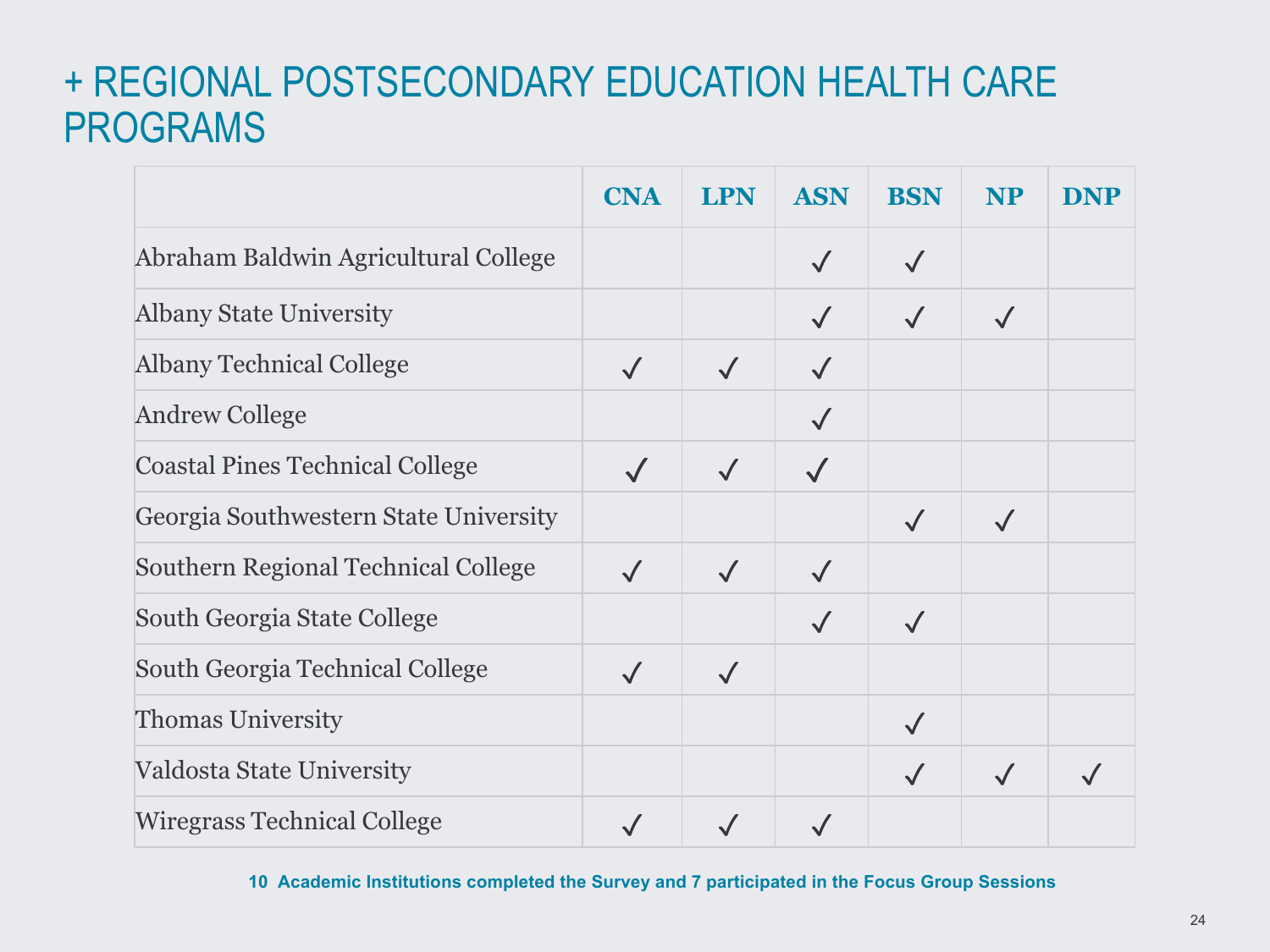## + REGIONAL HOSPITALS AND COMMUNITY HEALTH CENTERS

Archbold Health System - Thomasville and Brooks, Grady & Mitchell County Hospitals Bacon County Hospital and Health System - Alma Clinch Memorial Hospital - Homerville Coffee Regional Medical Center - Douglas Colquitt Regional Medical Center - Moultrie Crisp Regional Hospital - Cordele Donalsonville Hospital, Inc. Dorminy Medical Center - Fitzgerald Greenleaf Behavioral Health Hospital - Valdosta Irwin County Hospital - Ocilla LifeBrite Community Hospital of Early - Blakely Memorial Hospital and Manor - Bainbridge Miller County Hospital - Colquitt Phoebe Health System - Albany, Americus, Sylvester South Georgia Medical Center - Valdosta, Berrien, Lanier Southwell/Tift Regional - Tifton, Adel Southwest Georgia Regional Medical Center - Cuthbert Taylor Regional Hospital - Hawkinsville Turning Point Hospital - Moultrie Federally Qualified Health Centers (FQHC) w/ 53 clinics Albany Area Primary Health Care CareConnect Health Primary Care of Southwest Georgia South Central Primary Care

**15 Hospitals and 4 Community Health Centers completed the Survey and 9 Hospitals and 2 Community Health Centers participated in the Focus Group Sessions**